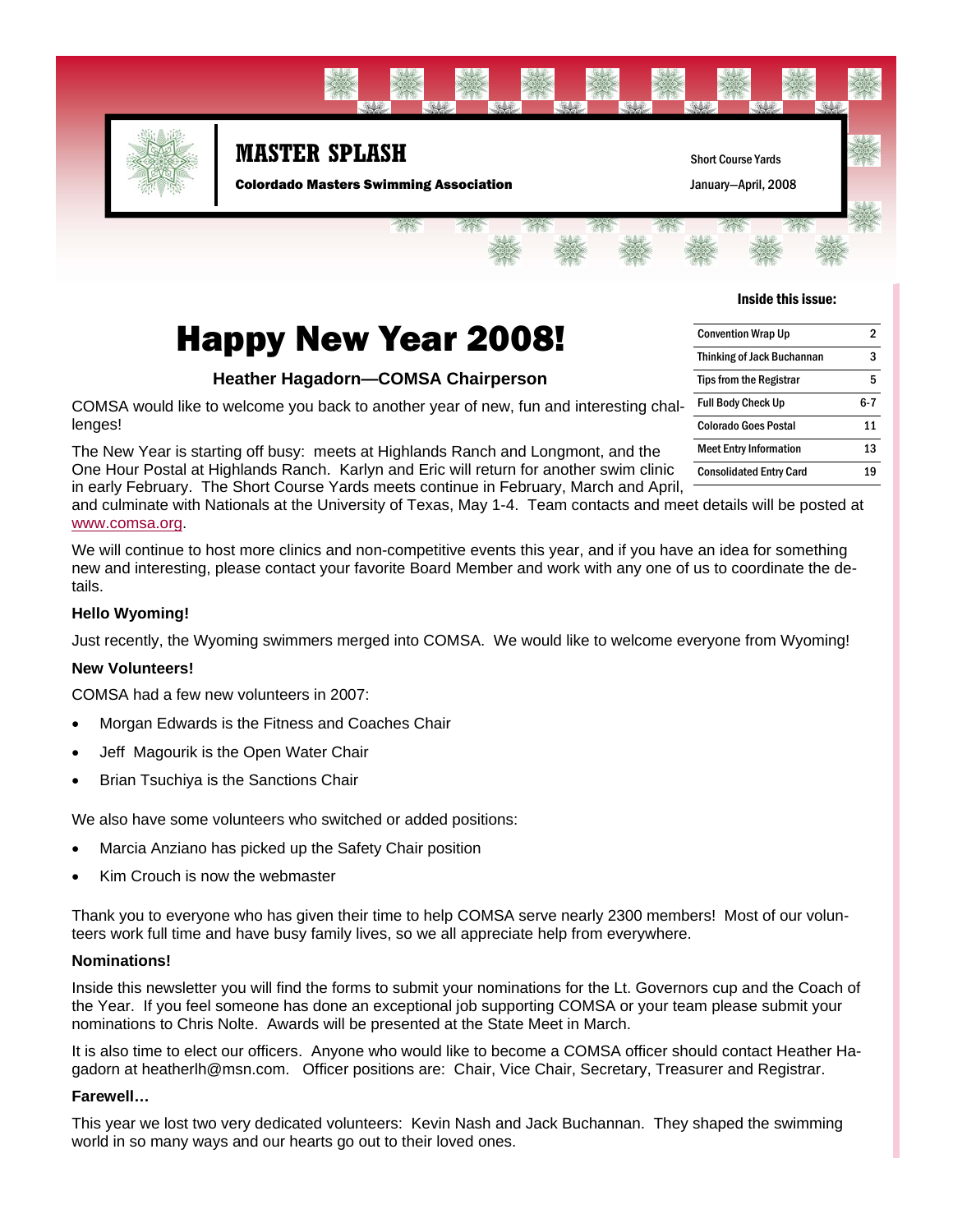#### **COMSA Board of Directors**

**Heather Hagadorn Chairperson heatherlh@msn.com** 

**Nicole Vanderpoel Vice Chairperson Long Distance Pool Events nicolevanderpoel@msn.com** 

**Marcia Anziano Registrar & Safety Chairperson marfer@att.net** 

> **Kathy Garnier Secretary K\_garnier@msn.com**

**Susan Nolte Treasurer chrisnolte@msn.com** 

**Kim Crouch Webmaster webmaster@comsa.org** 

**Ellen Campbell Newsletter Editor ColoradoTriClub@comcast.net** 

**Jeff Magouirk Long Distance Open Water swimwithfishes@earthlink.net** 

> **Morgan Edwards Fitness Chairperson Coaches Chairperson morgan944@aol.com**

**Mark Plummer Top Ten Chairperson mplummer65@msn.com** 

**Brian Tsuchiya Sanctions Chairperson brian@briantsuchiya.com** 

**Chris Nolte Awards Chairperson chrisnolte@msn.com** 

**Pete Schwenker Officials Chairperson petes@mcguckin.com** 

**Will Amos Records Chairperson Will.amos@comcast.net**

# **Convention Wrap Up**

#### **Heather Hagadorn—COMSA Chairperson**

In September 2007, COMSA had nine delegates representing our masters swimmers at the USAS convention in Anaheim, CA. During the convention, the yearly budgets are approved, elections of officers take place, organizational rules and bylaws may be amended, and the general direction of the organization is set for the coming year. The USMS Convention is held as part of the annual US Aquatic Sports convention, together with USA Swimming, USA Diving, USA Synchronized Swimming, and USA Water Polo.

#### *Meets and Open Water Swims*

2008

Bread Basket Zone meet – March 28-30, University of Denver (to be held in conjunction with the State Meet) Worlds – April 15-25, Perth, Australia Short Course Nationals – May 1-4, Austin, TX Long Course Nationals – August 14-17, Mount Hood, OR Open Water - NEW! 25K OW Event will be offered on July 19, 2008 in Noblesville, IN Additional Open Water Championship Events: http://www.usms.org/longdist/ldnats08/

2009

Short Course Yards: Clovis, CA. NEW! The 1 Mile Open Water Championship will be held in conjunction with Nationals! Long Course Meters: IU Natatorium, Indianapolis, IN. Open Water – Changes have taken place since the original choices were made, so please see www.usms.org for final results.

#### *Rules & Legislation*

Discussion around moving the Postal events from Long Distance to the Championship committee took place, and a migration plan is being worked on. Discussion also took place to separate "regional club" and "local club" awards from each other for Championship events, however several details need to be more clearly defined, so no changes were made. The topic will likely be broached again at the next convention, and the premise of the changes should not impact the COMSA clubs in any way. There were no significant rule changes this year.

#### *Membership & Registration*

USMS raised the cost of membership by \$5.00, so COMSA has increased the membership price to \$40. A \$5.00 discount is offered to anyone who uses the renewal forms that were mailed or hand delivered to all members in November.

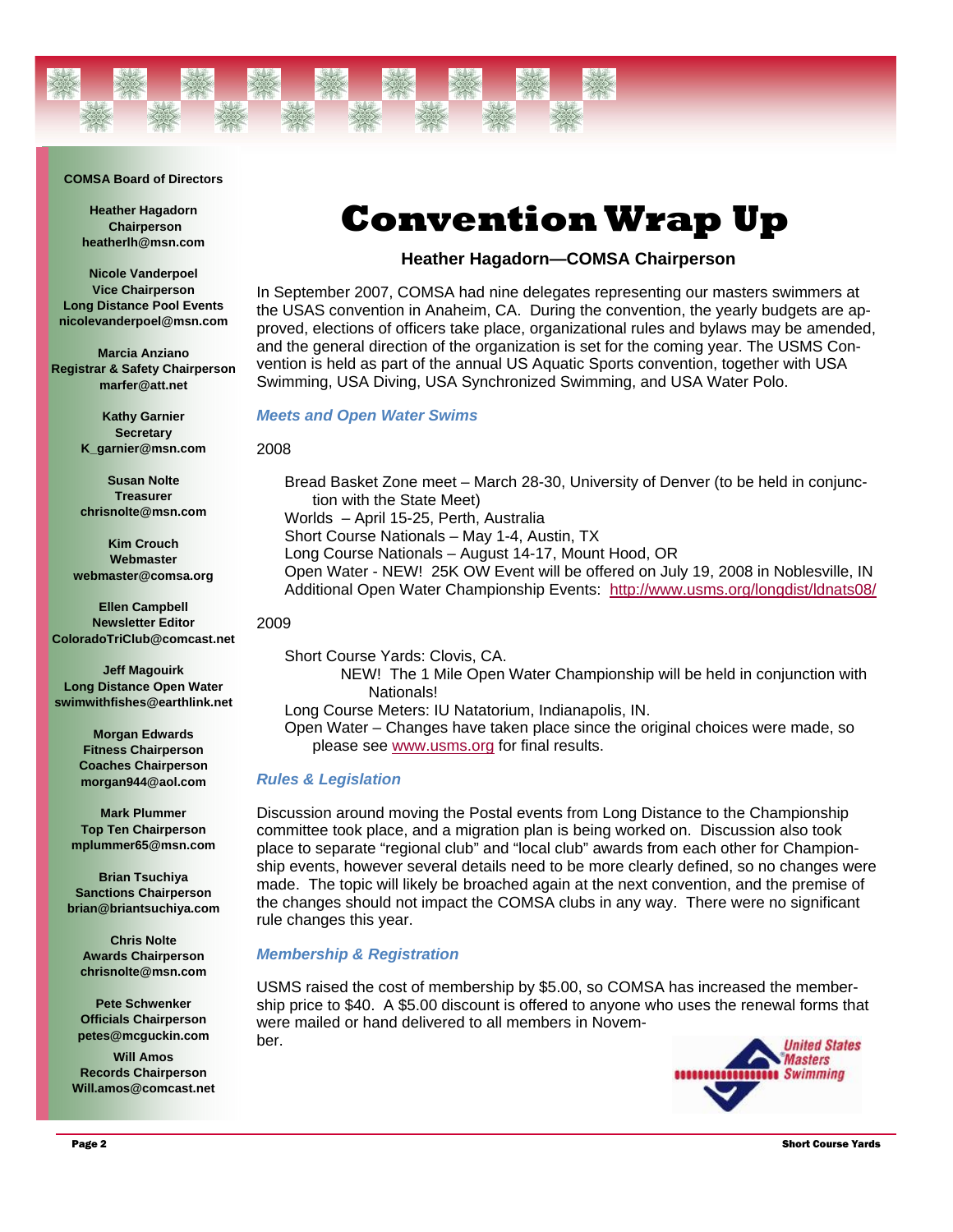

# USAS Convention Highlights

#### *Membership & Registration continued*

USMS has also implemented a new on-line Registration system. The system will be available only to Registrars for the first year, and is planned to be available to all members for the 2009 registration year.

#### *Service to Members*

USMS is primarily a volunteer organization, which often means that it is difficult to implement new projects or make major changes very quickly. USMS is looking into hiring more staff, or outsourcing some larger projects to better serve the needs of our members.

Some examples include: Online Registration (planned to go public in 2009), website tools for streamlining communication, methods to efficiently upload meet results, obtain records, and more...



#### *Convention 2008*

Starting in May, 2008, COMSA will be looking for volunteers to represent Colorado and Wyoming at the Convention in Atlanta, GA, September 24-28. Please watch the COMSA website for more information!

#### **When You Think of Colorado Swimming, You Think of Jack Buchannan**



Jack Buchannan lived life to the fullest; loved to rise early to start his day, and

#### **Cindy Hughes—One of Jack's surrogate daughters**

Where do you start? A man who lived and breathed swimming for longer than most of us have been around has left us this week. November 5, 2007 Jack Buchannan left for a much better pool. No chlorine, not too hot, not too cold and never more than 2 in a lane!

Jack loved to read about people and what they were doing, who had babies, who got married, who went on what vacation, who was swimming what events and how did they do in them. In honor of him, I prepare this tribute to my friend, my surrogate Dad, Jack Buchannan.

Let's start with 'the old days' – as Jack like to call them. Those of you who know Jack, knew he loved to reminisce about the way it was. Walk down memory lane with me…. never wasted a minute.

Long before Jack was involved with masters swimming, he coached high school swimming and founded the Colorado Association of Swimming Officials organization in the 60s. When you hear the starting gun go off at your next meet, think of Jack.

While teaching and coaching at Englewood, he also coached the DAC Masters. In the 1971, a national meet was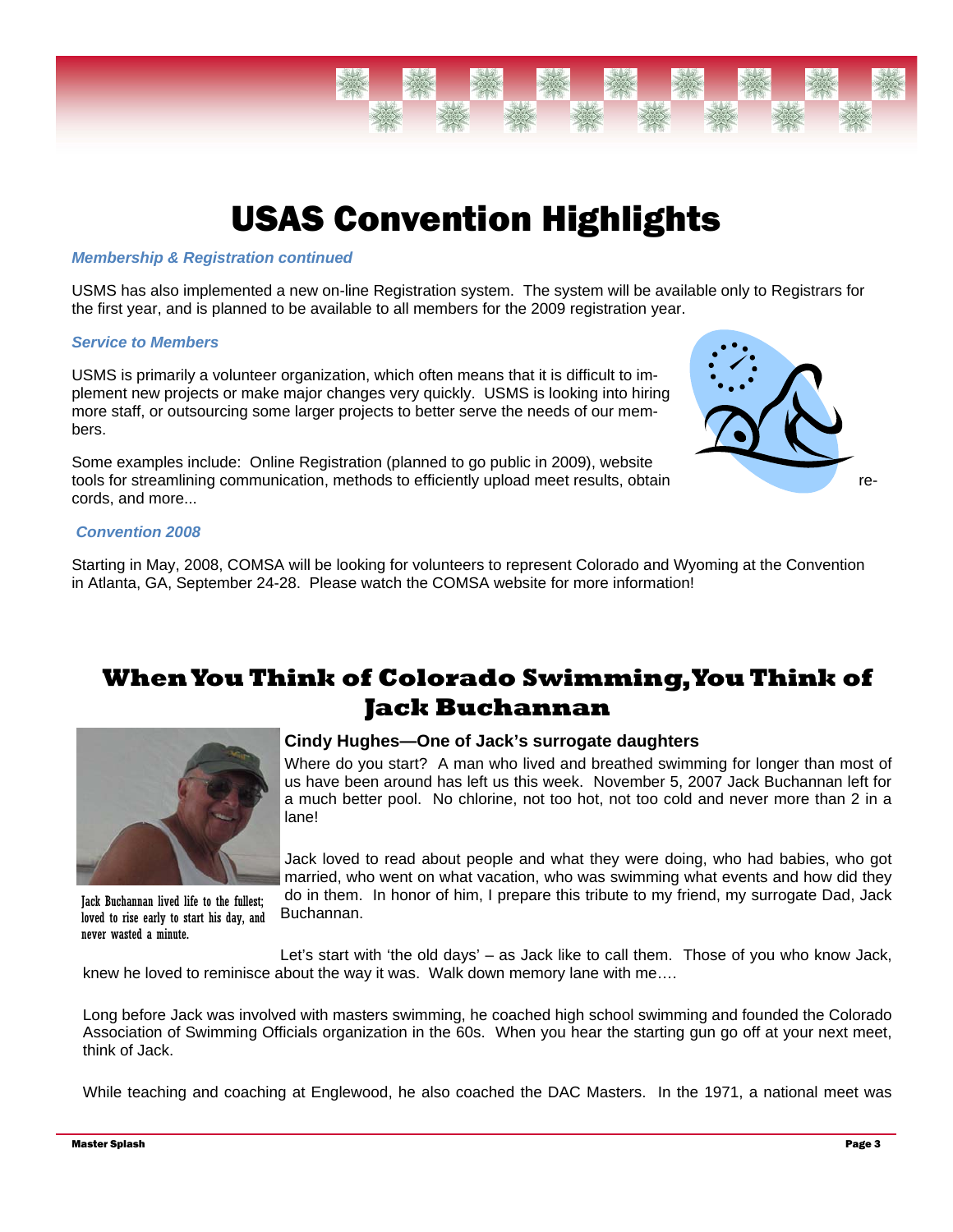# **In Memory of Jack Buchannan**

held in Amarillo, Texas and Rocky Mountain Masters was born. More meets were held during the 70s and it was at one of these meets the negotiations to create USMS and separate from AAU were held. Jack was involved. Jack didn't create COMSA, but because of Jack, COMSA was created. Think of Jack when you send in your 2008 renewal dues.

According to his swimmers, Jack was a very good coach and enjoyed working with swimmers of all ages. He wanted people to find the love of swimming that he had found. Thus in 1973, he founded the Englewood Englemeisters masters swim team, which hosted meets at Englewood High School. The team grew as Jack helped swimmers of all ages develop into strong athletes, increasing the number of returning swimmers. He encouraged new swimmers with suggestions like, "Try a few hundreds on an interval rather than just swimming a straight quarter mile, and beat the clock!" Amazingly, almost every team around the state has or had someone who swam with the Englemeisters. Back in those days, Jack's enthusiasm boosted the team's success and he made swimming a social event. As one former Englemeister said, "Not a social gathering, but a social event. Dinner and drinks at Holly South were as much a part of the workout as the kick set." State meet preparation was the team getting together at Jack & Peg's with typewriters all at the ready for heat sheet typing and a weekend of fun with the Englemeister extended family.

As the USMS National Meet Coordinator for Rocky Mountain Masters, Jack made sure that everyone on the entire team benefited; swimming is not an individual sport. He helped RMM produce good results by taking people from all over. According to one of his swimmers, he'd sponsor swimmers who couldn't afford to attend the USMS Nationals, never asked for repayment, just told them to enjoy swimming.

Jack wore many hats during those years: high school swim coach, machine shop instructor, and drivers ed instructor. When he retired from teaching, he and Peggy lived up the hill in Evergreen. Peggy founded Evergreen Masters and Jack was there to volunteer and offer his sage advice. They started the Evergreen Fall Meet and Brunch.

He was the organizer, mentor, and coordinator of COMSA. The first masters swim meet was at Englewood High School in 1972 and the first Nationals meet was at San Mateo that same year. He knew so many things about swimming and swimming pools. When it came to swimming and pools, he'd tried most things and knew what worked. As a teacher at Englewood, he was involved in the design and building of the pool. At the time, it was state-of-the-art. While other teams fell apart, the Englemeisters didn't. He knew the importance of teamwork. He knew the value of a good president and stressed the importance of having good leadership. As registrar, he had the pulse of COMSA. He knew everybody and everybody knew Jack!

As COMSA developed, Jack continued to be a faithful volunteer. Along with serving as the 3<sup>rd</sup> registrar for 14 years (longer than any one else and probably any one ever will), he put together relays for Nationals. Many of you may remember state meets at the George Meyer Pool. Jack seeded heats, was there checking people in, announcing the swim meet, making sure swimmers were ready for their races, and counting for Peggy's 500 or 1000 races.

Nationally, USMS gained a great deal from Jack's input as he attended the conventions since 1984. Most of us just show up at our pools for practice 3 days a week. Maybe we swim a meet or two; or maybe we swim in every meet that is available. Behind the scenes, there are many things to be done so that we can just jump in the pool. Jack volunteered by serving on many committees between 1984 and 2007, including the Legislation Committee from 1995 -2003, the Coaches Committee in 1998, the Registration Committee from 200-2004, the Insurance Committee from 2002-2005, and the Recognition and Awards Committee from 2006-2007. When you go to practice next time, think of Jack.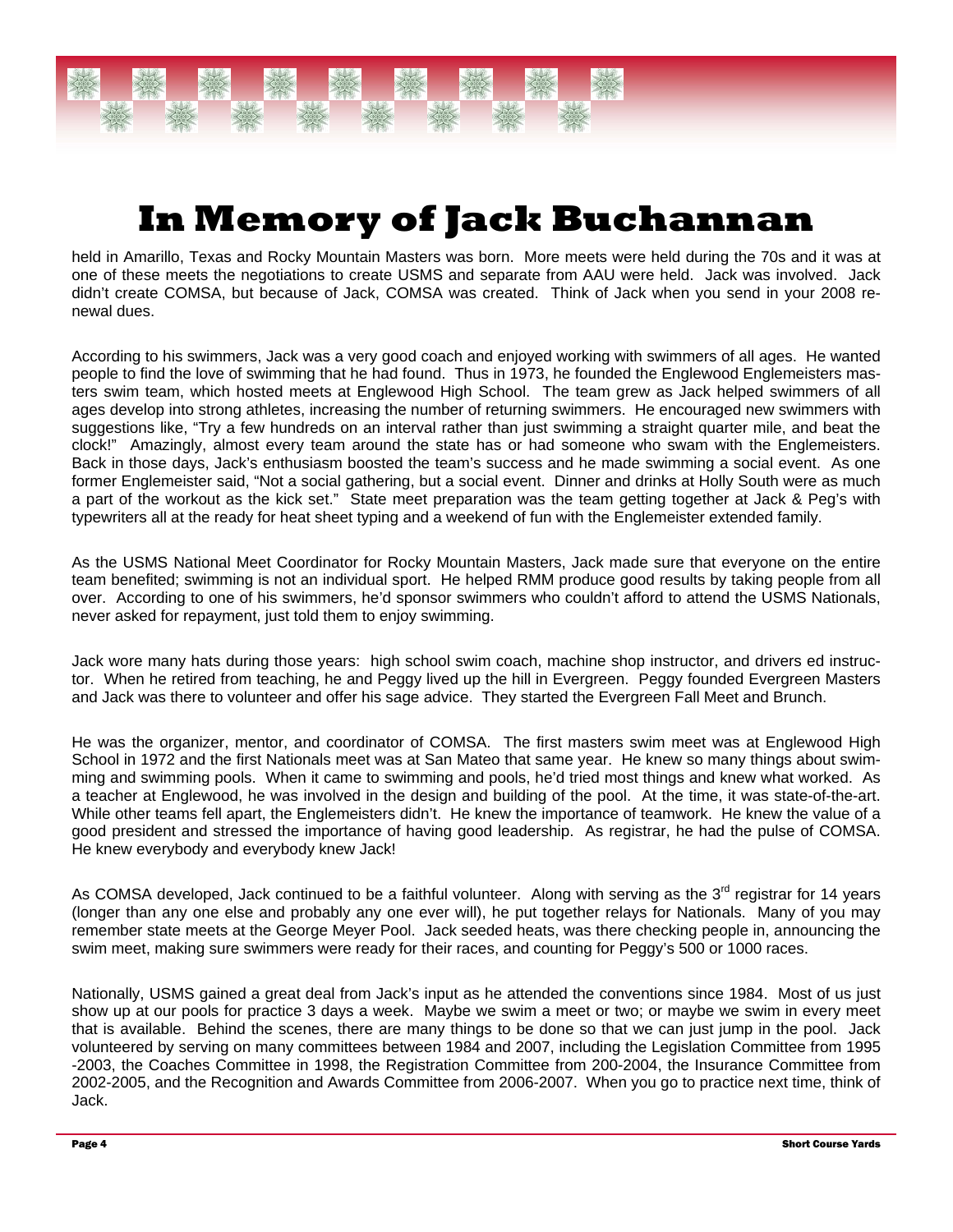

### Forever Working for Masters Swimming

Jack retired from official COMSA service a few years ago, but he remained involved and attended the USMS national convention in September with Peggy. He was also honored with the Dorothy Donnelly Award in 2003 for his service to USMS, which is the highest award given a volunteer.

Jack always worked for the betterment of Masters swimming. An original Englemeister and current COMSA swimmer said it best – "no one has worked more diligently and continuously as Jack Buchannan, "Mr. Colorado Masters Swimming". There is not a single award or even a named meet that will do the man justice and honor him for his contribution to not only the sport but also his true love of the people who were his beneficiaries and friends."

So the next time you go to practice, remember Jack. Concentrate on your stroke, make those turns count, and think about what you're doing. He'd like that.



*Thanks to Susan Nolte, Jack Truby, Nancy Brueggemman, John Tobin and Dennis West for helping me honor Jack.* 

# **Tips from the Registrar**

#### **Marcia Anziano—Registrar**

Renewal notices were sent to individuals or handed out to workout groups in mid-November. Remember that your 2007 membership expires on December 31, 2007. When sending in the renewal forms, make sure that you SIGN and DATE them. If they are not signed and dated, they will be returned and this just delays the processing.

Rumors about the new online registration system are out and about. The new system at this point is only for the registrar's use. For this year, it will probably be status quo for most swimmers. However, the goal is to move to online registration for swimmers in the future, whether that be late 2008, or 2009. It is finally in the works.

Please PLAN AHEAD. Our goal is two week turn around on cards, but this is not always possible. We are all volunteers, and sometimes we have other real life activities that interfere with our volunteer time. Please do not wait until the last minute and ask for your cards. We will continue to try and serve you on a timely basis.

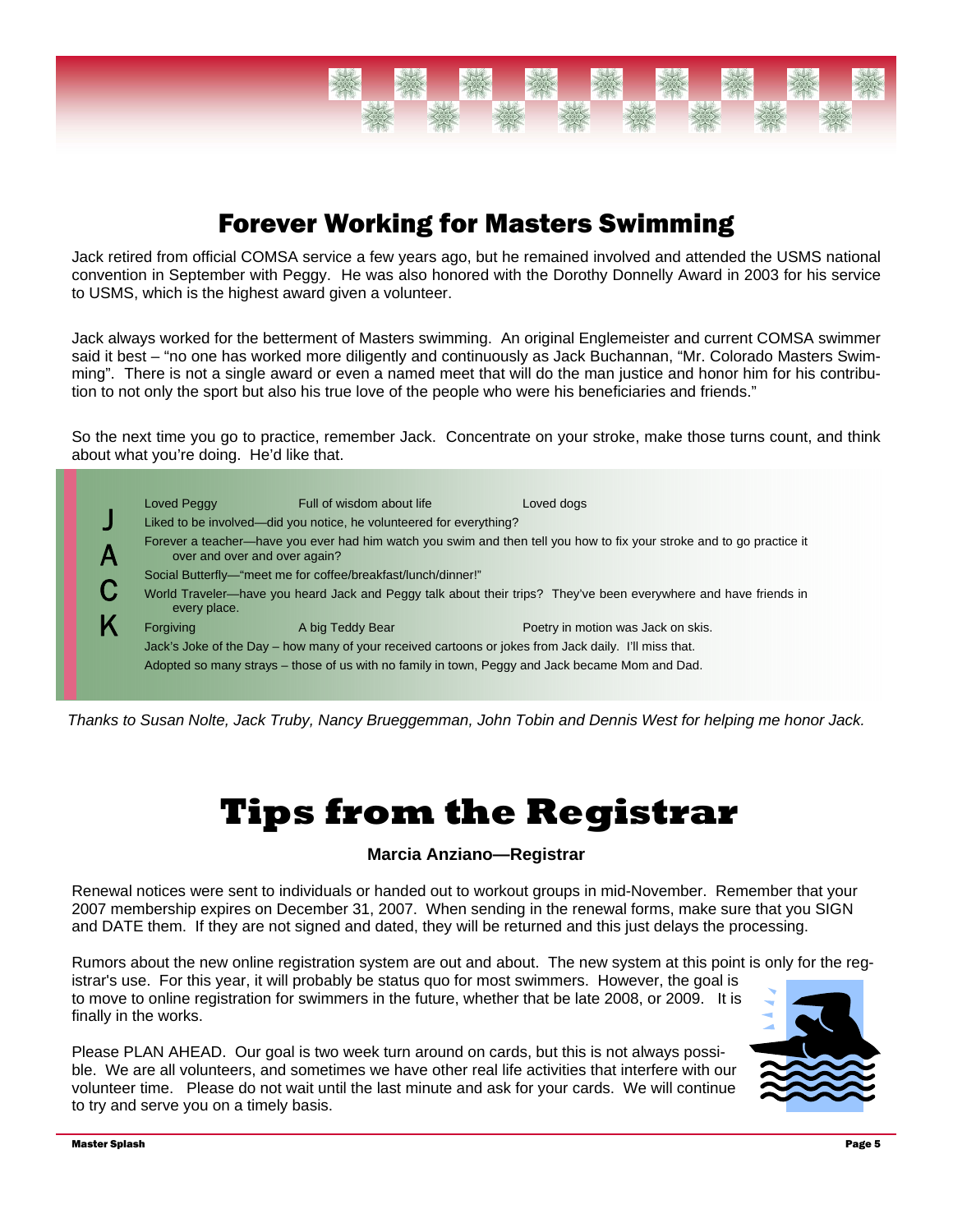

# **Fall Clinic a Big Success**

#### **Morgan Edwards—Coaches Chair**

Colorado Masters Swimming Association was fortunate to be able to arrange USMS sponsorship of a Coaches Mentor Clinic and Swimmers Technique Clinic held at Fitzsimons Pool on November 3<sup>rd</sup> and 4<sup>th</sup>. Marcia Anziano, COMSA Registrar, arranged for Kerry O'Brien, Head Coach - Walnut Creek Masters, Walnut Creek CA, to be the featured coach. Kerry is a much sought after presenter for this type of clinic for both coaches and competitors; his many awards and certifications include USMS Coach of the Year and Level 5 American Swimming Coaches Association Masters Coach.

The weekend activities were organized into three sessions. The coaches' mentor clinic was held on Saturday morning, followed by a swimmers' technique clinic for freestyle and backstroke Saturday afternoon, and a breaststroke and butterfly clinic on Sunday morning. 24 swimmers and 8 coaches attended the weekend's activities.



Coach Kerry O'Brien (right) discusses freestyle technique used in "Scripting 100's" with coaches from several local Denver area workout groups.

The coaches' session focused on Coach Kerry's "Full Body Check-Up" technique tutorial which identified the important elements associated with key parts of the body (hands, elbows, shoulders, head, chest, hips, knees, and feet) for each stroke. In addition to discussion of technique, Coach Kerry provided information about organizing and conducting

workouts and building a team. He has certainly been successful in his approach to masters swimming as WCM has over 400 swimmers on their team and has earned many USMS National Championship Team titles. Moreover, WCM was recently named USMS Team of the Year for 2007. The COMSA coaches who attended this event were learning from one of the best in Masters Swimming.



The swimmers' clinic sessions allowed for equal time devoted to classroom discussion (with video presentations) and in-the-water instruction. Coaches who attended the Mentor Clinic assisted Coach Kerry by advising the participants about stroke improvement based on his "Full Body Check-Up" approach to each of the strokes. Comments from swimmers after the completion of the sessions indicated that participants thought this activity aided them in identifying and correcting flaws in their strokes.

Coach Kerry O'Brien instructs clinic participants on his "Weightless Hands for Fly" technique as part of his Full Body Check-Up series for stroke improvement at the recently held COMSA sponsored clinic.

Participation by COMSA members in clinics like this one do much to benefit both swimmers and coaches in their desire to improve their knowledge and skills associated with all aspects of competitive swimming. If you were not able to attend this COMSA sponsored event, please "save this date" for the next clinic: Freestyle with Karlyn Pipes-Neilsen and Eric Nielsen to be held at Fitzsimons Pool on Feb 2-3, 2008 (3 sessions). Register early; don't be left out.

## **Next Up!! In Depth Freestyle Clinic With Underwater Video**

**February 2, 2008**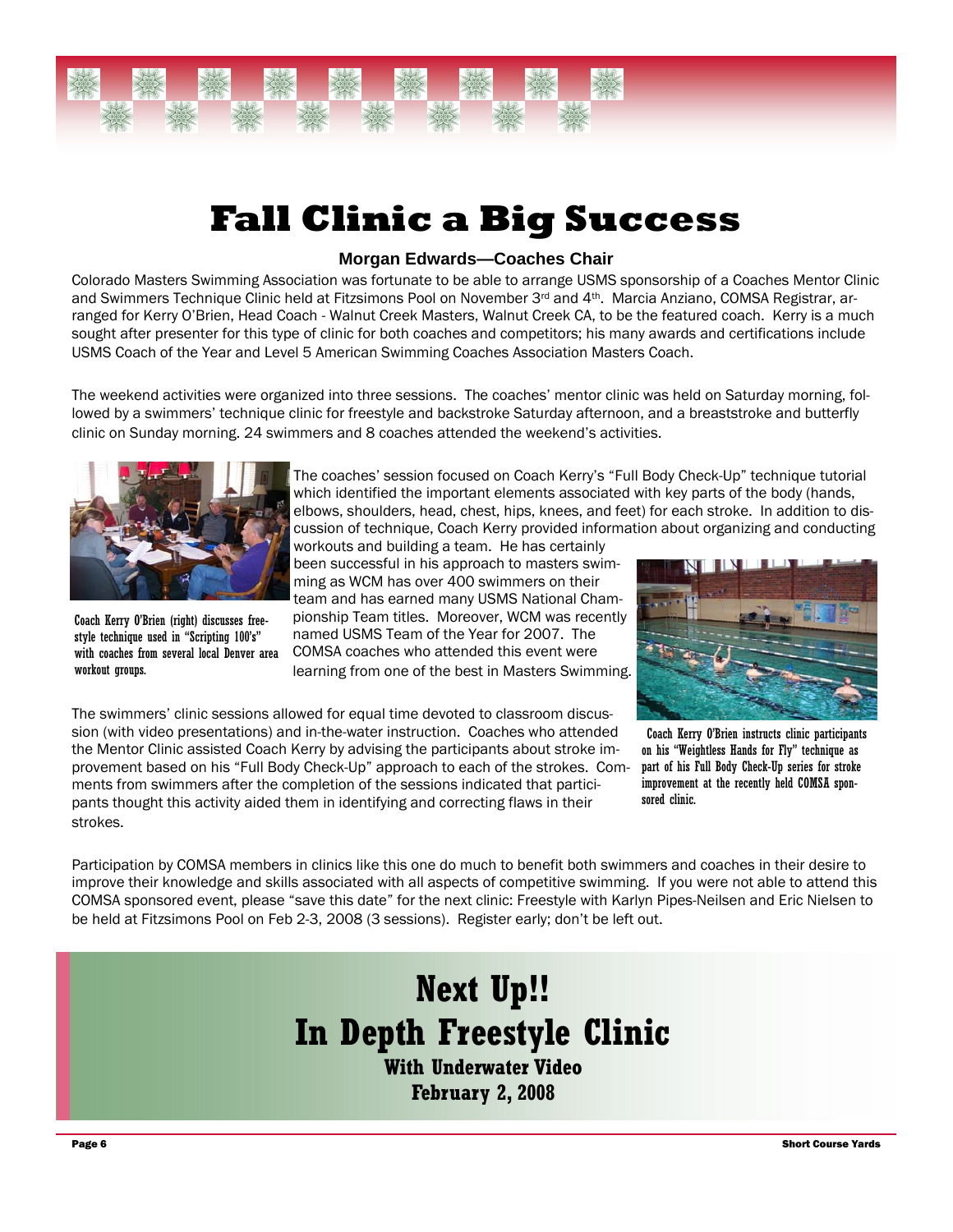# **Full Body Check Ups**

#### **Butterfly and Backstroke**

#### **Morgan Edwards—Coaches Chair**

The following information was presented by Kerry O'Brien, head coach of the Walnut Creek Masters, to the swimmers and coaches at the Fall Clinic. Coach Kerry breaks down the stroke into body parts. Think about the following points of your stroke while you swim. Try them in a series of 25's, focusing on one aspect during each 25.

## **Butterfly**



Hands –Palms back during recovery, hands enter at shoulder width,

- "Weightless" hands (land on the surface), "Lunge, don't plunge" Elbows – Locked during recovery, hands and elbows reach shoulders at the same time (straight line), high during catch and pull phase
- Shoulders Above head curing catch, just above surface during recovery
- Head Early breathing, head in before hand entry, always looking more down than forward
- Chest Drops between shoulders during hand entry, begins body dolphin-ing motion
- Hips High during hand entry, lowest point during finish of stroke
- Knees Follows the motion of the hips, control the amount of the bend on the upbeat

Feet – Always on the same plane, cannot pass each other (flutter)

- Hands Thumb to little finger, finger forward on entry (directional momentum) Elbows – Locked during recovery, bent 75-90 degrees during power pulling Shoulders – Begin the arm recovery, rotating on the axis (stacking) Head – In-line with spine, very still
- Chest At surface level, sternum in and shoulder bowed (rounded)
- Hips In line with shoulders (same plane), no sitting, hips drive the hand entry
- Knees Slight bend on the upbeat, below the surface
- Feet Toes pointed back and loose ankles

Hands – fingertips pointed forward during extension (directional momentum), fingertips pointed down during catch, fingertip down during recovery, fing tips down during the breath

### **Backstroke**



# **Put your skills to work in one of the upcoming swim meets! Check for updated meet information on the COMSA website, www.comsa.org.**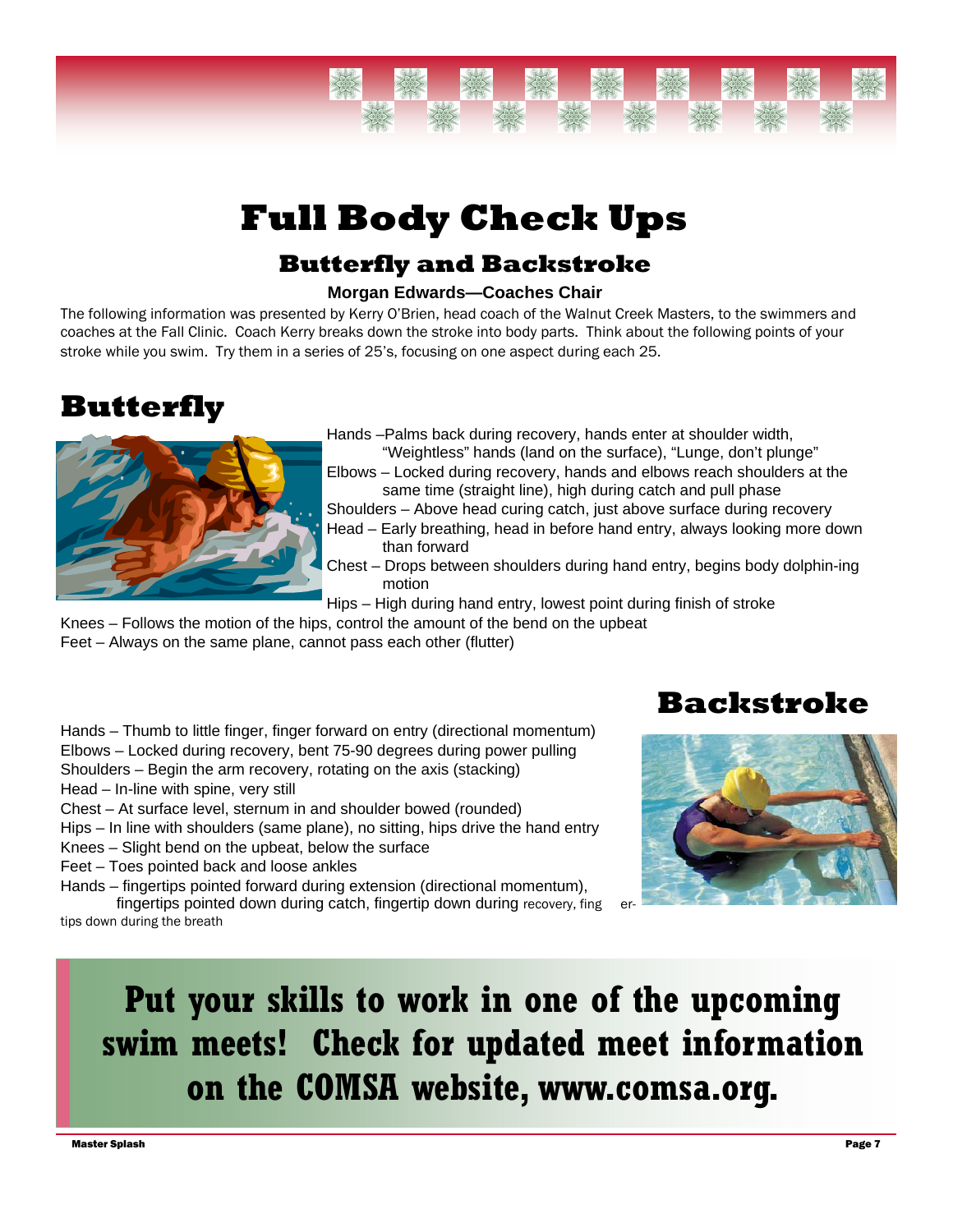

## *In-Depth Freestyle Clinic with Underwater Video*

*With Karlyn Pipes-Neilsen & Eric Neilsen*

Saturday, February 2<sup>nd</sup> from 2:00 pm-8:00 pm

**Location:** Fitzsimons Pool, 1924 Wheeling St. Aurora, CO 80010 **Hosted by COMSA**

The clinic will cover the following:

- Small group environment…8-10 participants
- Multiple video taping sessions with above/below filming and analysis
- Step-by-step freestyle stroke progression
- Learn the tools to become a more self-aware swimmer
- A DVD of your video sent to you
- Light dinner provided along with training tips, nutrition & recovery suggestions

**Karlyn Pipes-Neilsen:** In 2007, Karlyn set over 30 Masters World records for the 45-49 age group and is the 2004 World Masters Swimmer of the Year. For more visit **www.aquaticedge.org**

**Eric Neilsen:** Eric is an All-American masters swimmer, ran a 2:56 Boston marathon in 2007 and competed at the 2007 Ironman Triathlon World Championships. Eric has over 16 years of experience coaching swimmers and triathletes, is a personal trainer and a Level 4 ASCA swim coach.

**Cost is \$150 space is limited to 10**. Complete form below check payable COMSA to: Marcia Anziano, 190 Roslyn St #805, Denver, CO 80230 Questions? Marcia at marfer@att.net or (303) 367-1323

Karlyn's DVD *Go Swim Freestyle Swimming with Karlyn Pipes-Neilsen* will be available for \$35

|                   | In-Depth Freestyle Clinic with underwater video @ Fitzsimons Pool, Aurora, CO                             |                                                                                           |  |  |
|-------------------|-----------------------------------------------------------------------------------------------------------|-------------------------------------------------------------------------------------------|--|--|
|                   |                                                                                                           | $\Box$ Saturday. February 2 <sup>nd</sup> from 2:00 pm to 8:00 pm (light dinner provided) |  |  |
|                   |                                                                                                           |                                                                                           |  |  |
|                   |                                                                                                           |                                                                                           |  |  |
|                   |                                                                                                           |                                                                                           |  |  |
|                   |                                                                                                           |                                                                                           |  |  |
|                   | Age(s): ________ Level of swimming: $\Box$ beginner $\Box$ intermediate $\Box$ masters $\Box$ multi-sport |                                                                                           |  |  |
|                   |                                                                                                           |                                                                                           |  |  |
|                   |                                                                                                           | (please attach copy of card)                                                              |  |  |
| Cost $\Box$ \$150 |                                                                                                           | Amount enclosed: ________________________________                                         |  |  |
|                   | Complete registration form below with check payable COMSA and send to:                                    |                                                                                           |  |  |
|                   | Marcia Anziano, 190 Roslyn St #805 Denver, CO 80230                                                       |                                                                                           |  |  |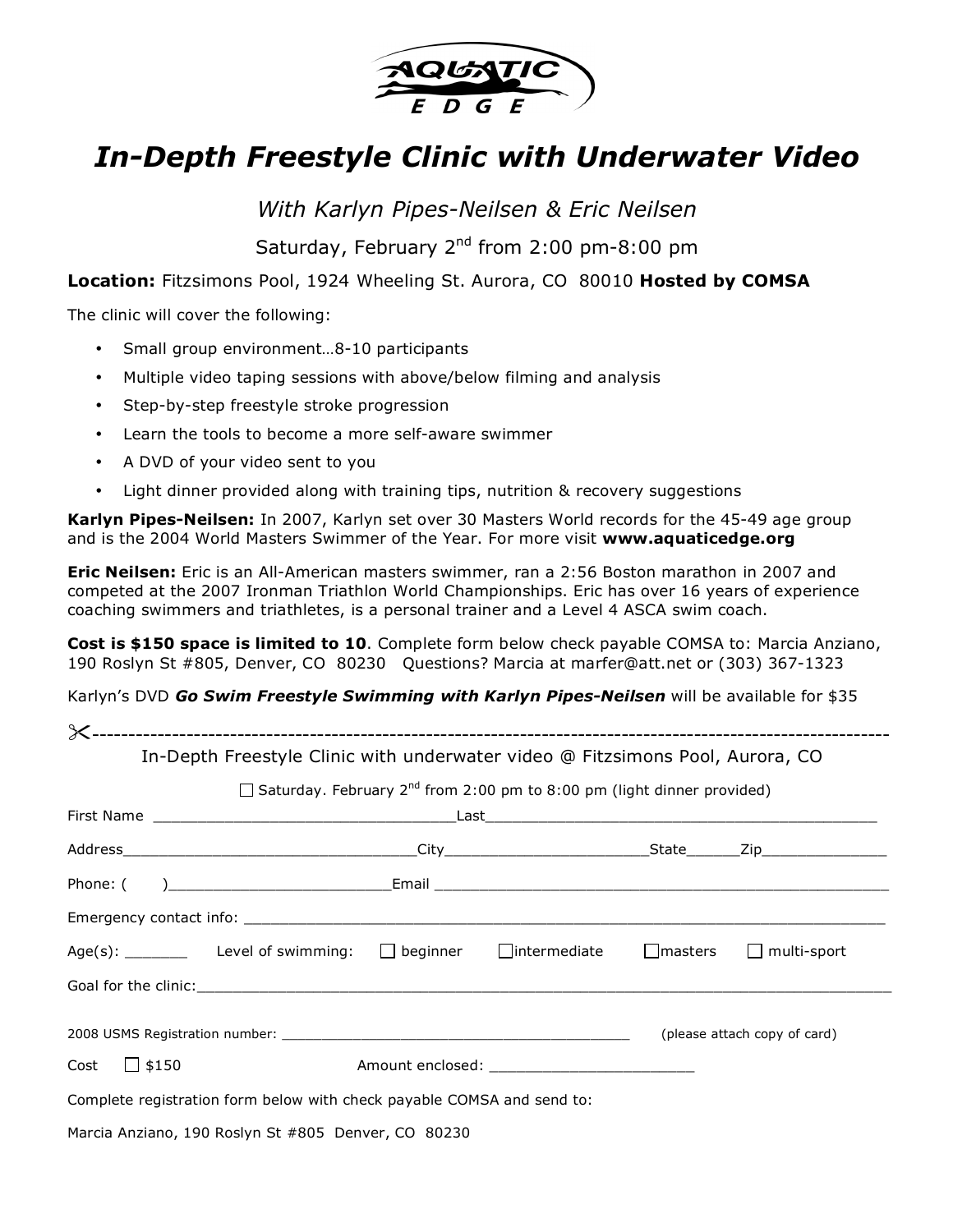

# *Freestyle Swim Clinic with Video*

*with Karlyn Pipes-Neilsen and Eric Neilsen*

#### *How would YOU like to swim FASTER with less effort?*

Two sessions: Sunday, February 3rd from 8:00-12:00pm or 1:00-5:00pm

**Location:** Fitzsimons Pool, 1924 Wheeling St Aurora, CO 80010 **Hosted by COMSA**

The clinic will cover the following:

- Before and after videotaping
- Step-by-step freestyle stroke progression
- Emphasis effective breathing techniques and body balance
- Training tips, nutrition & recovery suggestions

**Karlyn Pipes-Neilsen:** In 2007, Karlyn set over 30 Masters World records for the 45-49 age group; she was inducted into the International Masters Swimming Hall of Fame & is the 2004 World Masters Swimmer of the Year. For more info, Google Karlyn or visit **www.aquaticedge.org**

**Eric Neilsen:** Eric is an All-American masters swimmer, ran a 2:56 Boston marathon in 2007 and will be competing at the Ironman Triathlon World Championships in Kona in October. Eric has over 16 years of experience coaching swimmers and triathletes, is a personal trainer and a Level 4 ASCA swim coach.

**Space is limited. Cost is \$95 if postmarked by Jan. 21st and \$105 thereafter.** Complete form below check payable COMSA to: Marcia Anziano, 190 Roslyn St #805, Denver, CO 80230 Questions? Marcia at marfer@att.net or (303) 367-1323

Karlyn's DVD *Go Swim Freestyle Swimming with Karlyn Pipes-Neilsen* will be available for \$35

|  | Freestyle Clinic with video @ Fitzsimons Pool, Aurora, CO                                                    |  |                              |  |  |  |
|--|--------------------------------------------------------------------------------------------------------------|--|------------------------------|--|--|--|
|  | □ Sun, Feb. 3 <sup>rd</sup> 8-12:00pm □ Sun, Feb. 3 <sup>rd</sup> 1-5:00pm □ Either time is finelet me know! |  |                              |  |  |  |
|  |                                                                                                              |  |                              |  |  |  |
|  |                                                                                                              |  |                              |  |  |  |
|  |                                                                                                              |  |                              |  |  |  |
|  |                                                                                                              |  |                              |  |  |  |
|  | Age(s): _________ Level of swimming: $\Box$ beginner $\Box$ intermediate $\Box$ masters $\Box$ multi-sport   |  |                              |  |  |  |
|  |                                                                                                              |  |                              |  |  |  |
|  |                                                                                                              |  | (please attach copy of card) |  |  |  |
|  |                                                                                                              |  |                              |  |  |  |
|  | Complete registration form below with check payable COMSA and send to: Marcia Anziano, 190 Roslyn St #805,   |  |                              |  |  |  |

Complete registration form below with check payable COMSA and send to: Marcia Anziano, **190 Roslyn St #805, Denver, CO 80230**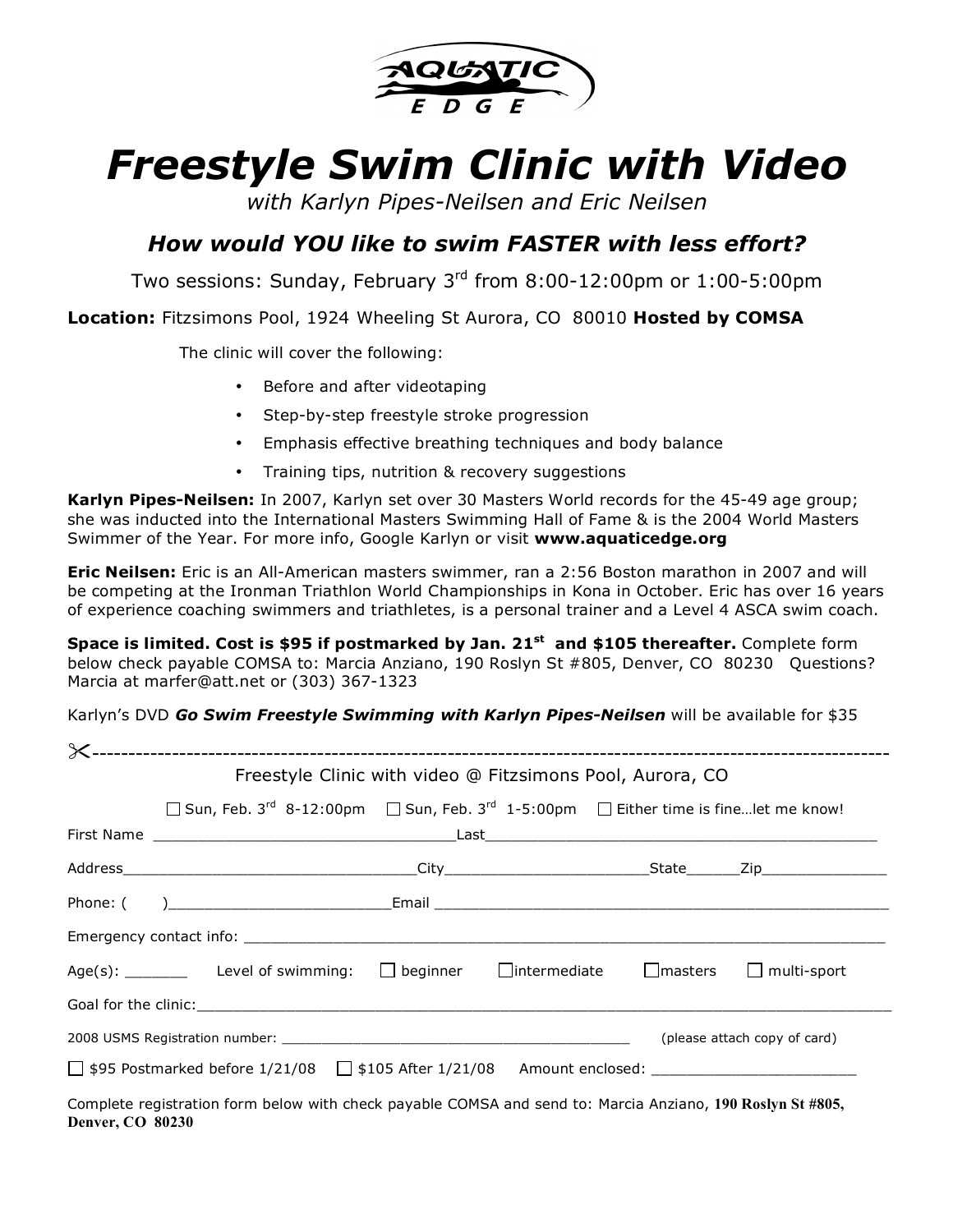

## 2007 USMS National Postal Championship Series

#### **Nicole Vanderpoel—Long Distance Chair**

#### **Colorado Continues to Go Postal!**

It's hard to believe 2007 is quickly coming to a close and with that comes the end of yet another Long Distance Postal Championship Series Challenge. Masters Swimmers in Colorado are quickly becoming some of the most successful National Postal Championship Participants in the Country; both in terms of number of swimmers who successfully complete a Postal and their National ranking. We are extremely proud of our Masters Swimmers' Postal Accomplishments and are looking forward to even greater participation in the Postal Swims in the future!

In review, USMS holds five Long Distance Postal Championships each Year. These include the One Hour Postal January, the 5K and 10K Postal in the Spring/Summer and lastly, the 3,000 Yd. and 6,000 Yd. Postal in the Fall. If you participate in any one of these Postal Championships here in Colorado, you receive our very own "Colorado Goes Postal"



Complete a postal swim and receive this great cap!

Swim cap for each Postal swum! In addition, if you successfully complete all 5 Postal Swims during the year, then you receive a USMS Postal Patch to honor your achievement and are recognized Nationally for your accomplishment. In 2006, there was one lone Masters Swimmer in Colorado who completed all 5 Postal Swims, and this year there are three! These Swimmers include Mike Nims, Tom Evans and Yours Truly, Nicole Vanderpoel.

If you want to see for yourself how your fellow Colorado Master's Swimmers fared in any one of these Postal Swims,



The following are a few responses from the 2007 Postal Participants: "Because I want to be a Mermaid when I grow up!" "Because I am training for the Ironman Florida!" "Why not!" "I want to see how well I can swim a given distance."

"I want one of those cool Colorado Goes Postal caps."

- "I want a different challenge."
- "To get a great work out."
- "I have no idea!"

you can go to www.USMS.org. Under "Competition" and scroll down to Long Distance Championships and you can find the results for all of the Postal Swims up to the 5K and 10K. In addition, the USMS Long Distance Link provides some very interesting information regarding how to train for a Postal Swim and what your splits should be for a goal time in a Postal Swim. Check it out if you haven't already.

While we are on the subject of results, Colorado Masters Swimmers combined scores placed 3<sup>rd</sup> out of 21 teams participating Nationally in the 5K and 10K Postal Swims. (There were 3 Women and 5 men who successfully completed the 10K and 9 Women and 5 Men who successfully completed the 5K). By the way, we did it without any altitude adjustment!

As a Long Distance Swimmer, I would like to thank COMSA for sponsoring the organized Postal events, as well as those Coaches who have donated their own water so that swimmers have the opportunity to complete the Postal Swims.

Congratulations and thank you to all of you crazy Colorado Masters Swimmers who participated in any one of the 2007 National Postal Championships and a big thank you goes out to your Counter/Verifyers for doing their part by taking split after split after split!

Here's looking forward to Happy Swimming in the New Year and the 2008 Postal Championship Series.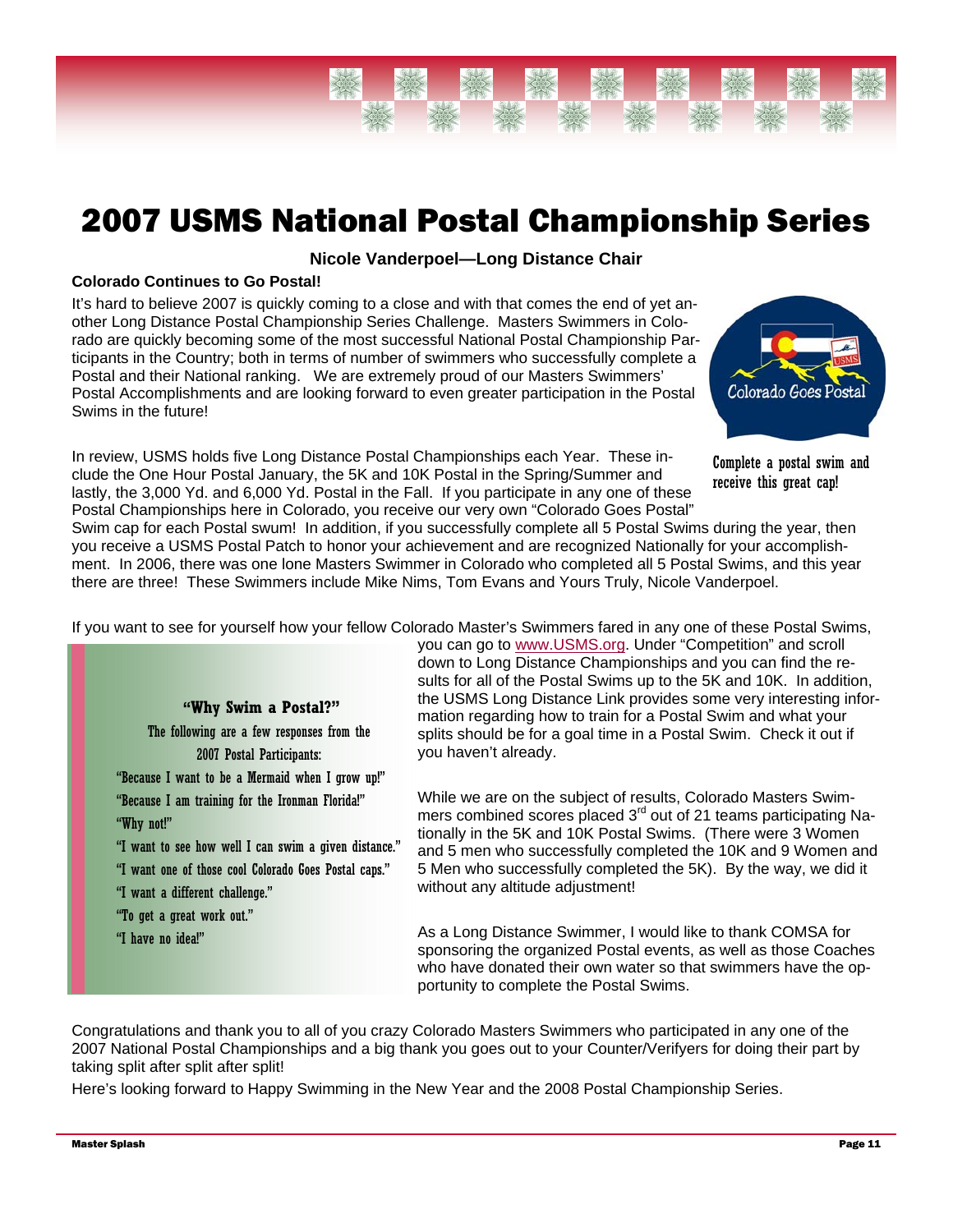

# **2008 USMS One Hour Postal**

**Nicole Vanderpoel—Long Distance Chair** 

**31ST Annual National Championship One Hour Postal Swim**  Saturday, January 12<sup>th</sup>, 2008 **7:00 am** 

#### Just think of it…The Holidays are over. The New Year is upon us. You made a New Year's Resolution to stay in shape and challenge yourself with regards to your swimming. What better way to do so than participate in the **2008 USMS National One Hour Postal Swim!**

The One Hour Postal Swim has become USMS's most popular National Postal Championship. We have seen its popularity grow right here in Colorado! In fact, in the 2007 One Hour Postal National Championship, Colorado Masters Swimming placed 1<sup>st</sup> out of all medium sized teams in the US. Most Impressive!

The 2008 One Hour Postal is sponsored by the Indy Swim Fit Masters. The objective is to swim as far as possible in One Hour and you must complete your One Hour Postal during the month of January. Each participant must be registered with USMS for 2008. When completing the Entry Form, please indicate your team as CMS (Colorado Masters Swimming) so that we can participate once again as a Team! The Information, Split Sheet and Entry Form can be found on the USMS website at www.usms.org/longdist/ldnats08/1hrentry.pdf.

The 2008 One Hour Postal will be held at **Northridge Recreation Center** in Highlands Ranch on **January, 12th, 2008.** We will start the One Hour Postal **promptly at 7:00 am.** There will be 3 heats (3 hours approximately). Because this is the most popular Postal and you are allowed to split a lane with only one other swimmer, you must reserve your lane and preferred start time (7:00, 8:00 or 9:00) by e-mailing nicolevanderpoel@msn.com. Split Sheets and Clip Boards will be provided, but you need to bring your own stop watch and "Person" to count/verify your splits for you. In addition, please bring a copy of your 2008 USMS Registration Card.

COMSA would like to thank Matt Beck with HRCA Masters (Highlands Ranch Community Association) for generously donating the Pool Time for the One Hour Postal! We appreciate your support of Master's Swimming in Colorado.

So, all of you Colorado Distance Enthusiasts, now you really have something to look forward to in the New Year. Challenge yourself! Your reward will be the very cool **"COLORADO GOES POSTAL"** cap given to you by COMSA and the internal satisfaction that you did it! So, hurry up and e-mail me at nicolevanderpoel@msn.com to reserve your lane and time!

Happy Holidays and Happy Swimming!

### **2008 Upcoming Meet Schedule**

- Highlands Ranch Masters Invitational, Saturday, January 5th
	- Longmont Winter Sprinter, Sunday, January 13th
		- Boulder Pentathlon, Saturday, January 19th
	- Loveland Sweetheart Meet, Saturday, February 23rd
- Colorado SCY State Championships and Breadbasket Zone Championships, March 28-30
	- USMS National Championships, May 1-4, University of Texas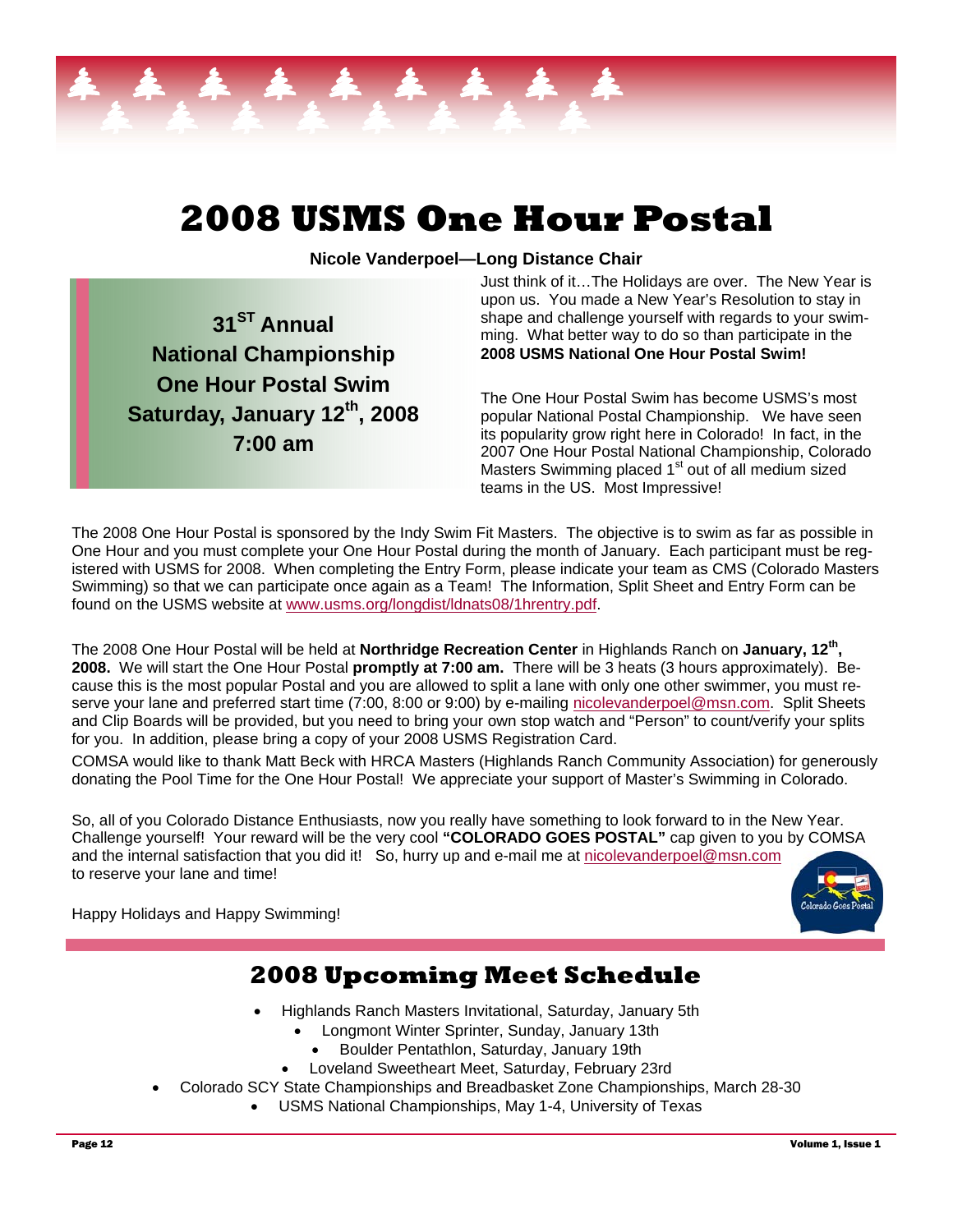# **Time for Award Nominations**

#### **Chris Nolte—Awards Chairperson**

The Lt. Governor's Cup has been given every year since 1983 to a male and female member of COMSA that best exemplifies the support and advancement of COMSA's goals and ideals. We recently lost a person and COMSA member that fits this description very well. He was one of the pioneers of COMSA and helped create many of the goals and ideals that COMSA represents today. Jack Buchannan is a main reason why any of us are now swimming masters in Colorado. Although it would have come to Colorado by someone at some point, it was Jack along with a few others that actually did bring it to Colorado. He was involved with masters swimming at local and national levels for longer than many people in masters have been alive. He helped create what COMSA is today. Although he has not been actively involved locally in the past few years, he was still involved nationally and was still around supporting people in COMSA locally. There is nobody that gave more to Colorado Masters Swimming over his lifetime than Jack Buchannan. There will probably never be another person that will lend as much guidance and unrelenting support for all of us, our organization and the sport we love.

The COMSA board has decided that it would be fitting to rename this award after Jack and would be the most fitting thing we could do as COMSA to honor and remember Jack Buchannan for his work and support of COMSA throughout the years. Starting with this year, the award name will become the **Jack Bucannan COMSA Service Award**

It is time to begin thinking about nominations for Coach of the Year and the Jack Buchannan COMSA Service Award. Below you will find information about these awards. Please send your nominations via email or letter to: Chris Nolte at chris nolte@comcast.net or mail to: Chris Nolte, 9849 S. Concord Ct., Highlands Ranch, CO 80130. Be sure to include which award you are nominating the person for. **NOMINATION FORM – DEADLINE MARCH 12, 2008** 

#### **CRITERIA FOR NOMINATION**

#### Jack Buchannan COMSA Service Award

One male and one female will be chosen by a committee of past recipients. Nominees must be members of COMSA. Selection will be based on contribution to Masters Swimming and COMSA – not swimming skill.

#### COMSA Coach of the Year

Nominee must be a member of COMSA. Nominee must have been a participant for at least one year. Selection is based on contributions made to the team with respect to camaraderie, technical advice, motivation, and support of team members. The strength of the letters will be considered along with the size of the team.

 $\_$  ,  $\_$  ,  $\_$  ,  $\_$  ,  $\_$  ,  $\_$  ,  $\_$  ,  $\_$  ,  $\_$  ,  $\_$  ,  $\_$  ,  $\_$  ,  $\_$  ,  $\_$  ,  $\_$  ,  $\_$  ,  $\_$  ,  $\_$  ,  $\_$  ,  $\_$  ,  $\_$  ,  $\_$  ,  $\_$  ,  $\_$  ,  $\_$  ,  $\_$  ,  $\_$  ,  $\_$  ,  $\_$  ,  $\_$  ,  $\_$  ,  $\_$  ,  $\_$  ,  $\_$  ,  $\_$  ,  $\_$  ,  $\_$  , \_\_\_\_\_\_\_\_\_\_\_\_\_\_\_\_\_\_\_\_\_\_\_\_\_\_\_\_\_\_\_\_\_\_\_\_\_\_\_\_\_\_\_\_\_\_\_\_\_\_\_\_\_\_\_\_\_\_\_\_\_\_\_\_\_\_\_\_\_\_\_\_\_\_\_\_\_\_\_\_\_\_\_\_\_\_\_\_\_\_\_\_\_  $\_$  ,  $\_$  ,  $\_$  ,  $\_$  ,  $\_$  ,  $\_$  ,  $\_$  ,  $\_$  ,  $\_$  ,  $\_$  ,  $\_$  ,  $\_$  ,  $\_$  ,  $\_$  ,  $\_$  ,  $\_$  ,  $\_$  ,  $\_$  ,  $\_$  ,  $\_$  ,  $\_$  ,  $\_$  ,  $\_$  ,  $\_$  ,  $\_$  ,  $\_$  ,  $\_$  ,  $\_$  ,  $\_$  ,  $\_$  ,  $\_$  ,  $\_$  ,  $\_$  ,  $\_$  ,  $\_$  ,  $\_$  ,  $\_$  ,  $\_$  ,  $\_$  ,  $\_$  ,  $\_$  ,  $\_$  ,  $\_$  ,  $\_$  ,  $\_$  ,  $\_$  ,  $\_$  ,  $\_$  ,  $\_$  ,  $\_$  ,  $\_$  ,  $\_$  ,  $\_$  ,  $\_$  ,  $\_$  ,  $\_$  ,  $\_$  ,  $\_$  ,  $\_$  ,  $\_$  ,  $\_$  ,  $\_$  ,  $\_$  ,  $\_$  ,  $\_$  ,  $\_$  ,  $\_$  ,  $\_$  ,  $\_$  ,  $\_$  ,  $\_$  ,  $\_$  ,  $\_$  ,  $\_$  , \_\_\_\_\_\_\_\_\_\_\_\_\_\_\_\_\_\_\_\_\_\_\_\_\_\_\_\_\_\_\_\_\_\_\_\_\_\_\_\_\_\_\_\_\_\_\_\_\_\_\_\_\_\_\_\_\_\_\_\_\_\_\_\_\_\_\_\_\_\_\_\_\_\_\_\_\_\_\_\_\_\_\_\_\_\_\_\_\_\_\_\_\_  $\_$  ,  $\_$  ,  $\_$  ,  $\_$  ,  $\_$  ,  $\_$  ,  $\_$  ,  $\_$  ,  $\_$  ,  $\_$  ,  $\_$  ,  $\_$  ,  $\_$  ,  $\_$  ,  $\_$  ,  $\_$  ,  $\_$  ,  $\_$  ,  $\_$  ,  $\_$  ,  $\_$  ,  $\_$  ,  $\_$  ,  $\_$  ,  $\_$  ,  $\_$  ,  $\_$  ,  $\_$  ,  $\_$  ,  $\_$  ,  $\_$  ,  $\_$  ,  $\_$  ,  $\_$  ,  $\_$  ,  $\_$  ,  $\_$  ,  $\_$  ,  $\_$  ,  $\_$  ,  $\_$  ,  $\_$  ,  $\_$  ,  $\_$  ,  $\_$  ,  $\_$  ,  $\_$  ,  $\_$  ,  $\_$  ,  $\_$  ,  $\_$  ,  $\_$  ,  $\_$  ,  $\_$  ,  $\_$  ,  $\_$  ,  $\_$  ,  $\_$  ,  $\_$  ,  $\_$  ,  $\_$  ,  $\_$  ,  $\_$  ,  $\_$  ,  $\_$  ,  $\_$  ,  $\_$  ,  $\_$  ,  $\_$  ,  $\_$  ,  $\_$  ,  $\_$  ,  $\_$  ,  $\_$  ,

| Name of Nominee: |  |
|------------------|--|
|                  |  |

I nominate the above for **EXACCO EXACCO EXACCO EXACCO EXACCO EXACCO EXACCO EXACCO EXACCO EXACCO EXACCO EXACCO**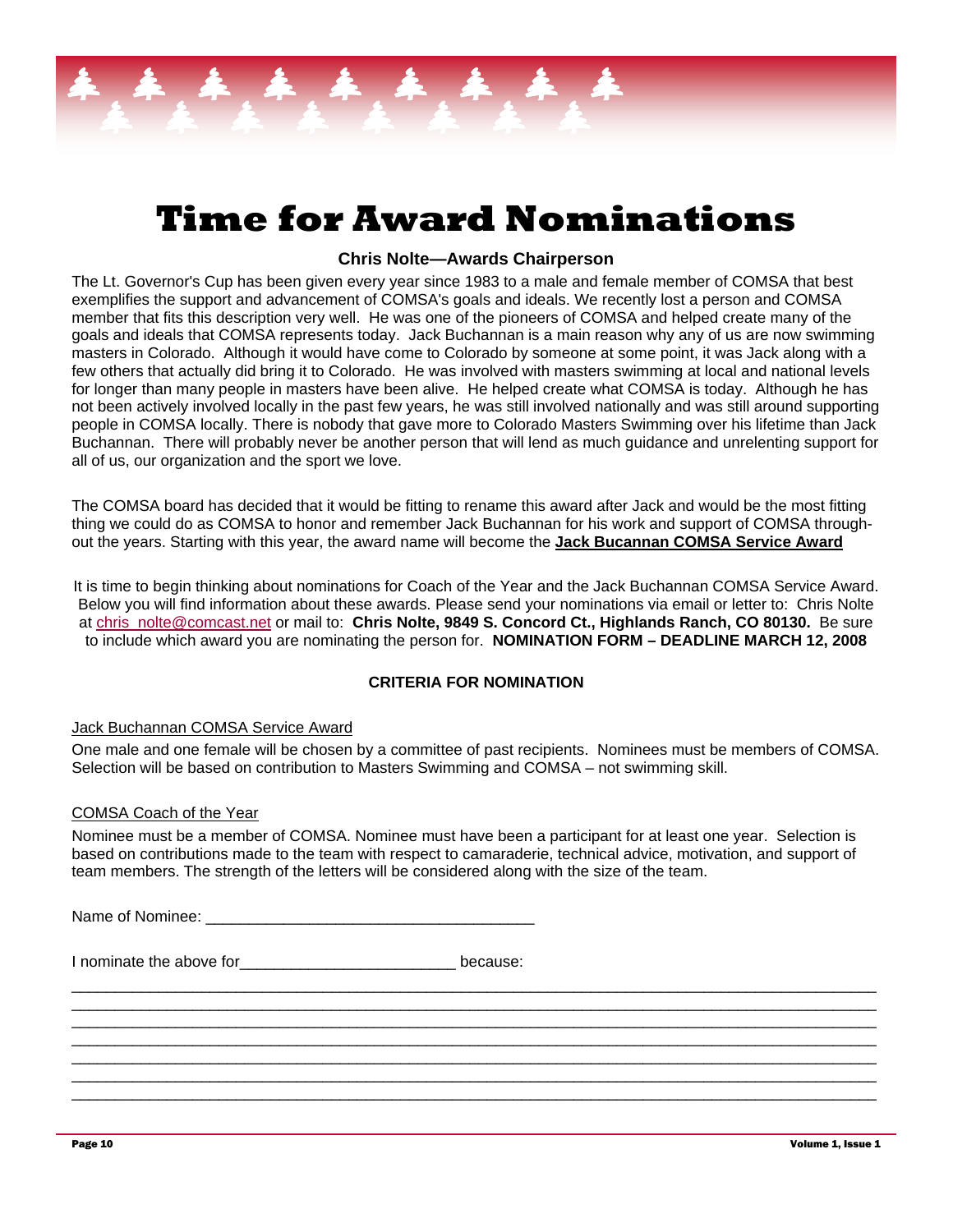### **7 th Annual Highlands Ranch Masters Invitational Saturday, January 5th , 2008 Meet Information**

**Sanctioned by USMS - 32-08-01-S**

- **FACILITY** The recently rebuilt Northridge Recreation Center in Highlands Ranch, Colorado at 8801 S. Broadway. Take C-470 to Broadway, exit South on Broadway and take Broadway South about a half mile to the Rec. Center on the East side of Broadway. An 8-Lane, 25-Yard competition pool with separate diving-well and hot tub for continuous warm-up and cool down. Colorado Timing Systems touchpads and 1 line scoreboard will also be used.
- **TIMES** Saturday, January 5<sup>th</sup>, 2008 7:30AM Warm-Up - 8:30AM Start
- **AGE GROUPS** 18-24, 25-29, 30-34, 35-39, 40-44,......100+ No awards at this meet.
- **ELIGIBILITY** Only current USMS registered members with a USMS 2008 Registration Card.
- **ENTRIES** Entry forms accompanied by entry fees and a copy of your USMS card, are DUE (Not just postmarked) in the hands of the Entry Coordinator by Saturday, December 29<sup>th</sup>, 2007 at 5:00PM.

Send entries to: Matt Beck / HRA 8801 S. Broadway Highlands Ranch, CO 80126

Contact Information: Phone – (303) 471-8942 E-mail (Preferred) – [texbeck25@aol.com](mailto:texbeck25@aol.com)

Entry Fees: Flat Fee of \$20.00 for up to **5 events Make Checks payable to HR Masters**

**RULES** Rules to be enforced per the 2007/2008 USMS Rule Book

#### *Events and Event Numbers*

| Women | <u>Men</u> | <b>Event</b>     |                                                                                         |
|-------|------------|------------------|-----------------------------------------------------------------------------------------|
|       | 2          | 500 Free*        | (10-15 Min. break after last heat of event 2)                                           |
| 3     | 4          | 50 Butterfly     |                                                                                         |
| 5     | 6          | 100 Backstroke   |                                                                                         |
|       | 8          | 200 Breaststroke |                                                                                         |
| 9     | 10         | 50 Freestyle     |                                                                                         |
| 11    | 12         | 100 Butterfly    |                                                                                         |
| 13    | 14         | 200 Backstroke   |                                                                                         |
| 15    | 16         | 200 Ind. Medley  |                                                                                         |
| 17    | 18         | 50 Breaststroke  |                                                                                         |
| 19    | 20         | 100 Freestyle    |                                                                                         |
| 21    | 22         | 200 Butterfly    |                                                                                         |
| 23    | 24         | 50 Backstroke    |                                                                                         |
| 25    | 26         | 100 Breaststroke |                                                                                         |
| 27    | 28         | 200 Freestyle    |                                                                                         |
| 29    | 30         | 100 Ind. Medley  |                                                                                         |
|       |            |                  | *Nata ika kepertampun di tipang pang padunaan pangkanan pangkinad and anipa in tha aana |

**\*Note:** In the interest of time, men and women may be combined and swim in the same heat in any event. **BREAKS** may also be put into the meet depending on the number of entries. 500 will be swum fast to slow, all other events will be swum slow to fast.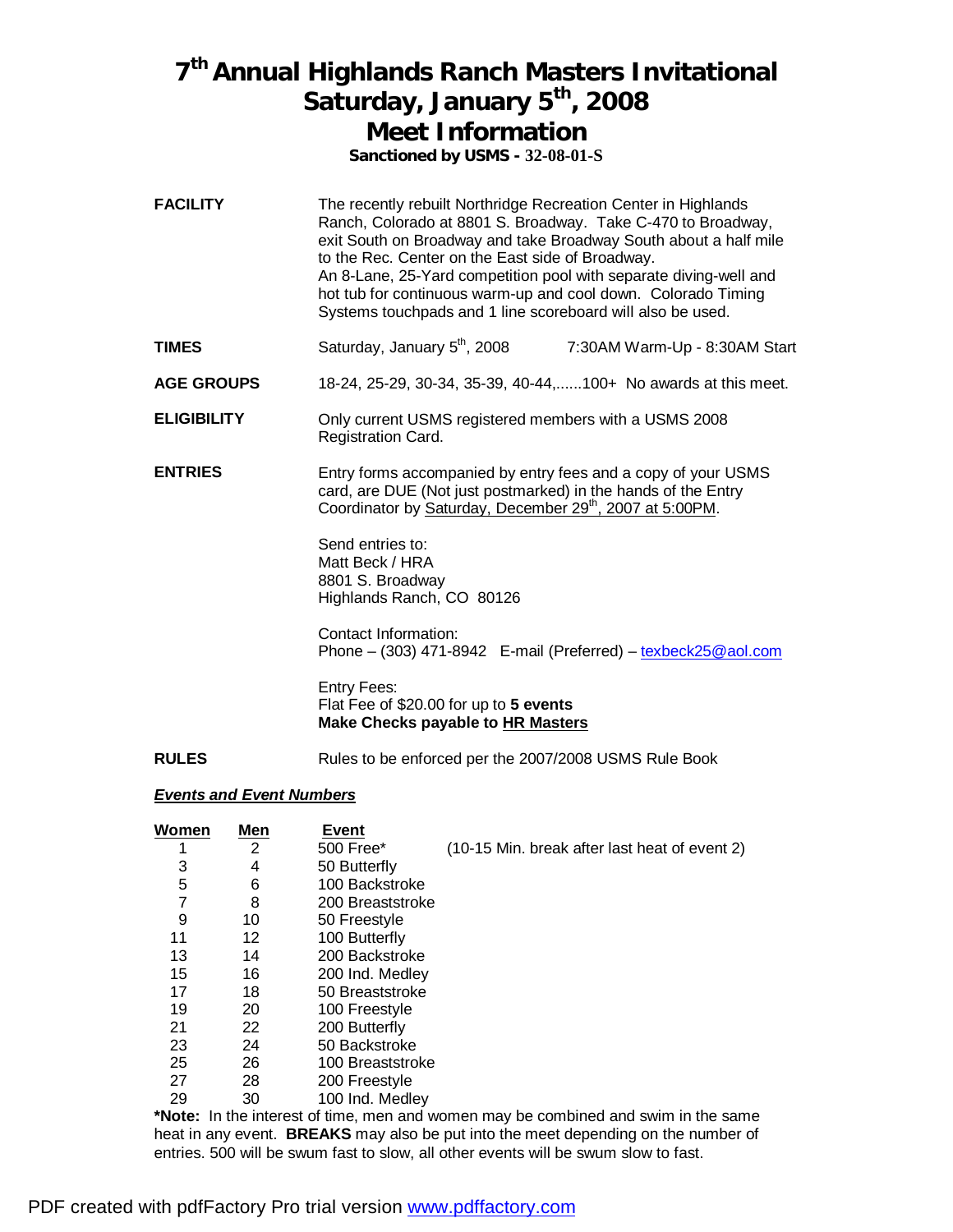### **7 th Annual Highlands Ranch Masters Invitational Saturday, January 5th , 2008 Entry Form**

| Last Name $\frac{1}{\sqrt{1-\frac{1}{2}}}\left\{ \frac{1}{2}, \frac{1}{2}, \frac{1}{2}, \frac{1}{2}, \frac{1}{2}, \frac{1}{2}, \frac{1}{2}, \frac{1}{2}, \frac{1}{2}, \frac{1}{2}, \frac{1}{2}, \frac{1}{2}, \frac{1}{2}, \frac{1}{2}, \frac{1}{2}, \frac{1}{2}, \frac{1}{2}, \frac{1}{2}, \frac{1}{2}, \frac{1}{2}, \frac{1}{2}, \frac{1}{2}, \frac{1}{2}, \frac{1}{2}, \frac{1}{2}, \frac{1}{2}, \frac{1}{2}, \$ |            |                 |     |  |               |  | First Name                                                                                           |                                                                                                                                                                                                                                                                                                                                                                                                                                                                                                                                                                                                                                                                                                                                                                                                                                                          |
|--------------------------------------------------------------------------------------------------------------------------------------------------------------------------------------------------------------------------------------------------------------------------------------------------------------------------------------------------------------------------------------------------------------------|------------|-----------------|-----|--|---------------|--|------------------------------------------------------------------------------------------------------|----------------------------------------------------------------------------------------------------------------------------------------------------------------------------------------------------------------------------------------------------------------------------------------------------------------------------------------------------------------------------------------------------------------------------------------------------------------------------------------------------------------------------------------------------------------------------------------------------------------------------------------------------------------------------------------------------------------------------------------------------------------------------------------------------------------------------------------------------------|
| MALE or FEMALE (Circle one)                                                                                                                                                                                                                                                                                                                                                                                        |            |                 |     |  |               |  | USMS Number                                                                                          |                                                                                                                                                                                                                                                                                                                                                                                                                                                                                                                                                                                                                                                                                                                                                                                                                                                          |
|                                                                                                                                                                                                                                                                                                                                                                                                                    |            |                 |     |  |               |  | $Age \_$                                                                                             |                                                                                                                                                                                                                                                                                                                                                                                                                                                                                                                                                                                                                                                                                                                                                                                                                                                          |
|                                                                                                                                                                                                                                                                                                                                                                                                                    |            |                 |     |  |               |  |                                                                                                      |                                                                                                                                                                                                                                                                                                                                                                                                                                                                                                                                                                                                                                                                                                                                                                                                                                                          |
|                                                                                                                                                                                                                                                                                                                                                                                                                    |            |                 |     |  |               |  |                                                                                                      |                                                                                                                                                                                                                                                                                                                                                                                                                                                                                                                                                                                                                                                                                                                                                                                                                                                          |
|                                                                                                                                                                                                                                                                                                                                                                                                                    |            |                 |     |  |               |  | $City$ $Zip$                                                                                         |                                                                                                                                                                                                                                                                                                                                                                                                                                                                                                                                                                                                                                                                                                                                                                                                                                                          |
|                                                                                                                                                                                                                                                                                                                                                                                                                    |            |                 |     |  |               |  |                                                                                                      |                                                                                                                                                                                                                                                                                                                                                                                                                                                                                                                                                                                                                                                                                                                                                                                                                                                          |
| Event#                                                                                                                                                                                                                                                                                                                                                                                                             |            | <b>Distance</b> |     |  | <b>Stroke</b> |  | <b>Time</b>                                                                                          |                                                                                                                                                                                                                                                                                                                                                                                                                                                                                                                                                                                                                                                                                                                                                                                                                                                          |
| $\overline{\phantom{a}}$                                                                                                                                                                                                                                                                                                                                                                                           |            | 50 100 200      | 500 |  |               |  |                                                                                                      |                                                                                                                                                                                                                                                                                                                                                                                                                                                                                                                                                                                                                                                                                                                                                                                                                                                          |
| $\mathcal{L}^{\text{max}}$ . The set of $\mathcal{L}^{\text{max}}$                                                                                                                                                                                                                                                                                                                                                 | 50 100 200 |                 | 500 |  |               |  |                                                                                                      |                                                                                                                                                                                                                                                                                                                                                                                                                                                                                                                                                                                                                                                                                                                                                                                                                                                          |
| $\frac{1}{2}$ 50 100 200                                                                                                                                                                                                                                                                                                                                                                                           |            |                 | 500 |  |               |  |                                                                                                      |                                                                                                                                                                                                                                                                                                                                                                                                                                                                                                                                                                                                                                                                                                                                                                                                                                                          |
| $\frac{1}{2}$ 50 100 200                                                                                                                                                                                                                                                                                                                                                                                           |            |                 | 500 |  |               |  |                                                                                                      |                                                                                                                                                                                                                                                                                                                                                                                                                                                                                                                                                                                                                                                                                                                                                                                                                                                          |
| 50 100 200 500                                                                                                                                                                                                                                                                                                                                                                                                     |            |                 |     |  |               |  | Free Back Breast Fly IM _________________                                                            |                                                                                                                                                                                                                                                                                                                                                                                                                                                                                                                                                                                                                                                                                                                                                                                                                                                          |
| Example                                                                                                                                                                                                                                                                                                                                                                                                            |            |                 |     |  |               |  |                                                                                                      |                                                                                                                                                                                                                                                                                                                                                                                                                                                                                                                                                                                                                                                                                                                                                                                                                                                          |
|                                                                                                                                                                                                                                                                                                                                                                                                                    |            |                 |     |  |               |  | $-2$ 50 100 200 (500) Free Back Breast Fly IM $-5.00.00$                                             |                                                                                                                                                                                                                                                                                                                                                                                                                                                                                                                                                                                                                                                                                                                                                                                                                                                          |
|                                                                                                                                                                                                                                                                                                                                                                                                                    |            |                 |     |  |               |  | Amt. Due (Check made to HR Masters) = $$20.00$ <b>TOTAL for all entries up to 5 events</b>           |                                                                                                                                                                                                                                                                                                                                                                                                                                                                                                                                                                                                                                                                                                                                                                                                                                                          |
|                                                                                                                                                                                                                                                                                                                                                                                                                    |            |                 |     |  |               |  | SUPERVISING SUCH ACTIVITIES. In addition, I agree to abide by and be governed by the rules of USMS." | "I, the undersigned participant, intending to be legally bound, hereby certify that I am physically fit and have not been otherwise informed by a physician. I<br>acknowledge that I am aware of all of the risks inherent in Masters Swimming (training and competition), including possible permanent disability or death, and<br>agree to assume all of those risks. AS A CONDITION OF MY PARTICIPATION IN THE MASTERS SWIMMING PROGRAM OR ANY ACTIVITIES INCIDENT<br>THERETO, I HEREBY WAIVE ANY AND ALL RIGHTS TO CLAIMS FOR LOSS OR DAMAGES, INCLUDING ALL CLAIMS FOR LOSS OR DAMAGES CAUSED<br>BY THE NEGLIGENCE, ACTIVE OR PASSIVE, OF THE FOLLOWING: UNITED STATES MASTERS SWIMMING, INC., THE LOCAL MASTERS SWIMMING<br>COMMITTEES, THE CLUBS, HOST FACILITIES, MEET SPONSORS, MEET COMMITTEES, OR ANY INDIVIDUALS OFFICIATING AT THE MEETS OR |
|                                                                                                                                                                                                                                                                                                                                                                                                                    |            |                 |     |  |               |  |                                                                                                      | Signature: Date: Discovery and Date: Discovery and Date: Date: Date: Date: Date: Date: Date: Date: D                                                                                                                                                                                                                                                                                                                                                                                                                                                                                                                                                                                                                                                                                                                                                     |

**Send form to : Matt Beck / HRA, 8801 S. Broadway, Highlands Ranch, CO 80126** 

**DUE IN ENTRY COORDINATOR'S HANDS BY Saturday, December 29th , 5:00PM – NO EXCEPTIONS!! PAYMENT AND COPY OF USMS CARD MUST ACCOMPANY ENTRIES!!**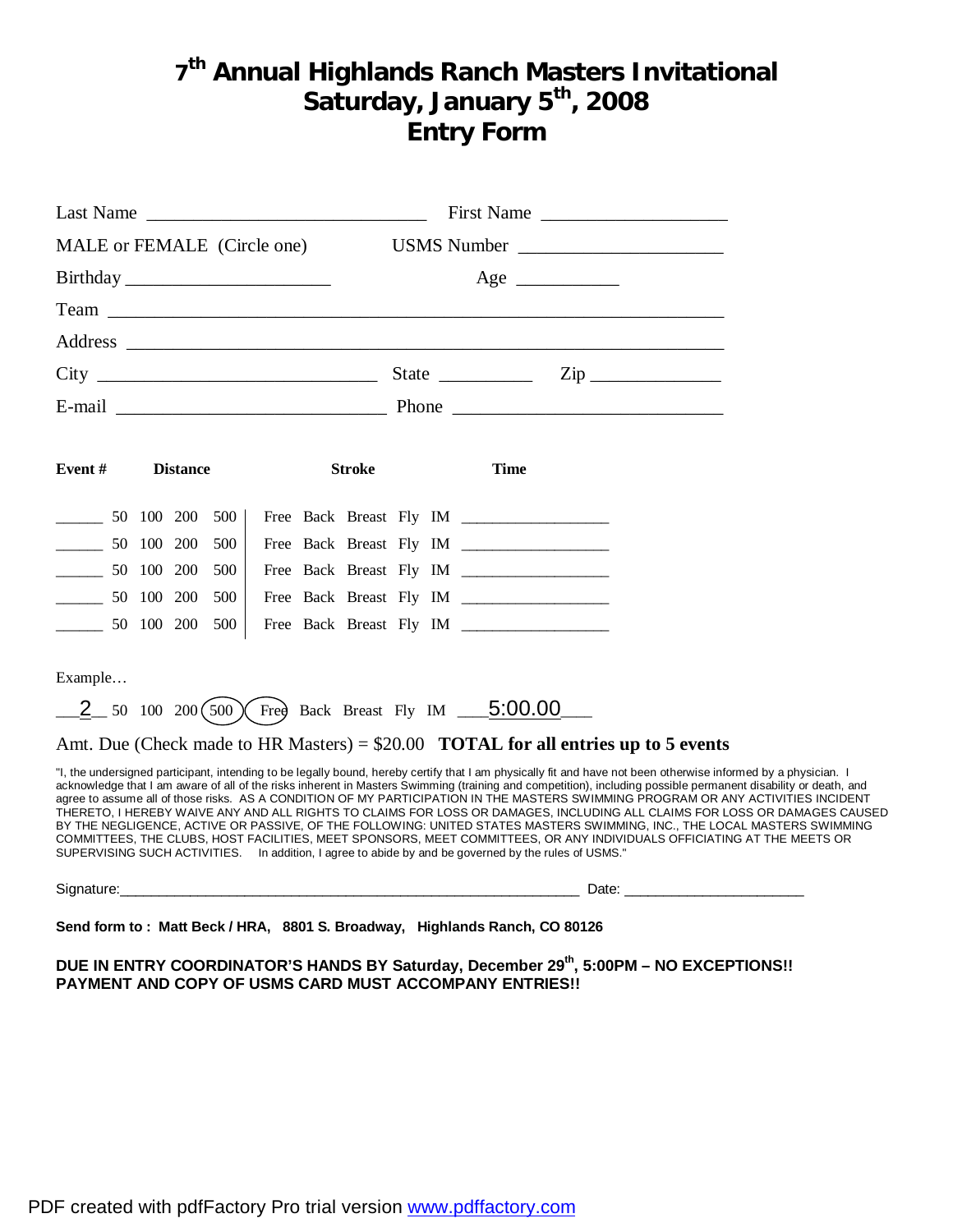| Winter Sprinter Entry Form<br>City of Longmont's | Swim Meet for Adults!    | Name:                                                                                                     | (of the age you will be on 01/13/08)<br>Age:<br>Female<br>Male | 85+<br>$75 - 84$<br>65-74<br>55-64<br>45-54<br>35-44<br>$25 - 34$<br>Age Group:<br>$18 - 24$ | Email:<br>Birth Date:  | Address:                  | City, State, Zip:                                                                                                                  | Phone #:         | Payment: □Cash □Check* □Charge (Visa/MC/Discover/AMEX)<br>□\$20 Day of Race<br>*Checks made out to: City of Longmont<br>□\$15 Early Bird<br>Entry Fee Enclosed: | Exp Date:<br>Card#: | 3-50 Back<br>Time:<br>Events: (25 Yard Pool)<br>2-200 Medley Relay<br>$1 - 500$ Free<br>Time: |                     | 6-100 Breast<br>Time:<br>5-100 Free<br>Time:<br>$\frac{4-200 \text{ IM}}{\text{Time}}$ | 9-50 Breast<br>Time:<br>8-100 Back<br>Time:<br>$7 - 50$ Fly<br>Time:                               | $\frac{12-100 \text{ IM}}{\text{Time}}$<br>$11 - 50$ Free<br>Time:<br>10-100 Fly<br>Time:                             | 13-200 Free Relay                                     | pressly understand, agree that neither the City of Longmont Colorado, a municipal corporation, nor any<br>I understand that there are certain risks involved with participating in any recreational activity. I ex-<br>Please read and sign the liability waiver below. | personal injury or property damage to myself or other person in whose behalf this form is now signed as<br>any claims, including any claim for negligence, seeking to assess damages or liability for or arising from<br>of its officers, agents, volunteers, assistants, or employees, shall be held responsible or made subject to | a result of actual or proposes participation in the above named programs. 1, on behalf of myself and my<br>child, hereby agree to HOLD THE CITY OF LONGMONT, ITS OFFICERS, AGENTS, VOLUN-<br>TEERS, ASSISTANTS, AND EMPLOYEES, HARMLESS ON ACCOUNT OF ANY SUCH | <b>Signature of Participan</b><br><b>CLAIM</b>                      |
|--------------------------------------------------|--------------------------|-----------------------------------------------------------------------------------------------------------|----------------------------------------------------------------|----------------------------------------------------------------------------------------------|------------------------|---------------------------|------------------------------------------------------------------------------------------------------------------------------------|------------------|-----------------------------------------------------------------------------------------------------------------------------------------------------------------|---------------------|-----------------------------------------------------------------------------------------------|---------------------|----------------------------------------------------------------------------------------|----------------------------------------------------------------------------------------------------|-----------------------------------------------------------------------------------------------------------------------|-------------------------------------------------------|-------------------------------------------------------------------------------------------------------------------------------------------------------------------------------------------------------------------------------------------------------------------------|--------------------------------------------------------------------------------------------------------------------------------------------------------------------------------------------------------------------------------------------------------------------------------------------------------------------------------------|----------------------------------------------------------------------------------------------------------------------------------------------------------------------------------------------------------------------------------------------------------------|---------------------------------------------------------------------|
| Swim Meet for Adults!                            | Cost<br>Location<br>Date | of Race \$20<br>Early Bird \$15<br>Day<br>Centennial Pool<br>1201 Alpine St<br>January 13, 2008<br>Sunday | 80501<br>Longmont, CO                                          | Day of<br>THE<br>How to                                                                      | Time Line<br>Register? | 7:30-8:30am<br>Mail, Fax, | Registration &<br>Day of<br>ولوٌ<br>اولوٌ<br>کام<br>٥<br>þ<br>ه<br>٥<br>$\mathbf{a}$<br>$\mathbf{\circ}$<br>Centennial<br>Walk-In: | Check-In<br>Pool | Warm-Ups<br>8:00am<br>Start<br>Fax Number:<br>$303 - 678$<br>1653                                                                                               | 9:00am<br>Online:   | Meet Starts<br>CENTENNIAL POOL<br>CITY OF LONGMONT, CO<br>active.com                          | <b>Meet Details</b> | - Both USMS & non-USMS are welcome                                                     | - Heats will be created by estimated swim times<br>- Please submit estimated swim times for events | After the 500 yard swim there will be a short break to form the<br>- Can swim up to 5 individual events plus 2 relays | Relays will be formed on day of race<br>Medley Relays | down<br>Diving-well will be available for warm-up/cool<br>through-out the meet                                                                                                                                                                                          | Results will be available on the<br>City of Longmont's website<br>$\mathbf{r}$                                                                                                                                                                                                                                                       | Swim Fast, Swim Hard, Make Friends and Have Fun!                                                                                                                                                                                                               | $-651 - 8406$<br>303<br>Call us with any questions! Centennial Pool |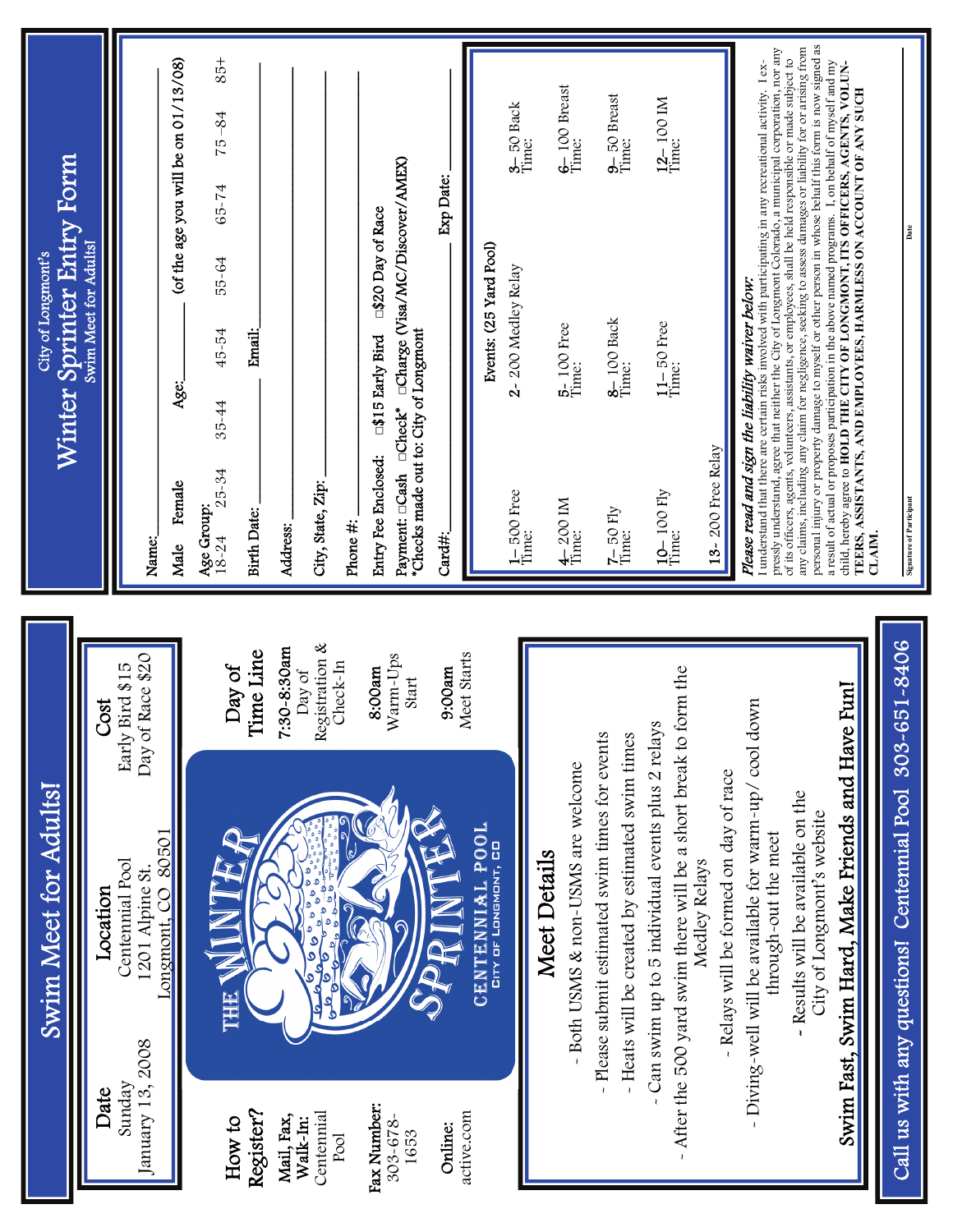| 2008 COMSA State Meet & Breadbasket Zone                                                                                                                                                                                                                                                                      | Entries:                                                                                                                                                                                                                                                                                                                                                                |
|---------------------------------------------------------------------------------------------------------------------------------------------------------------------------------------------------------------------------------------------------------------------------------------------------------------|-------------------------------------------------------------------------------------------------------------------------------------------------------------------------------------------------------------------------------------------------------------------------------------------------------------------------------------------------------------------------|
| Short Course Swimming Championships<br>Sanction: 32-08-02-S                                                                                                                                                                                                                                                   | \$4.00 per Individual Event (max of five events per day)<br>\$25.00 late fee (if received after entry deadline)<br>\$10.00 Surcharge per Swimmer<br>Fees                                                                                                                                                                                                                |
| Facility:                                                                                                                                                                                                                                                                                                     | No charge for relays                                                                                                                                                                                                                                                                                                                                                    |
| The University of Denver El Pomar Natatorium is a part of the Ritchie Center<br>course; a Colorado Electronic Timing System with a hom start and backup<br>timing will be used. There are bleachers that seat up to 375 people, with<br>on the University of Denver campus. The pool is a 50-meter by 25-yard | Fees must accompany entry Registration Form + Consolidated Entry Form,<br>and must be paid in U. S. dollars by credit card, check or money order.<br>Make Checks Payable to: University of Denver                                                                                                                                                                       |
| additional areas above the bleachers and outside the pool area.                                                                                                                                                                                                                                               | <b>Deadlines</b>                                                                                                                                                                                                                                                                                                                                                        |
| Parking and other information will be made available at www.comsa.org                                                                                                                                                                                                                                         | Entry Cards and fees are DUE in hand (Not just postmarked) by Monday,<br>March 10 <sup>th</sup> , 2008 at 5:00pm                                                                                                                                                                                                                                                        |
| <b>Time &amp; Dates:</b>                                                                                                                                                                                                                                                                                      |                                                                                                                                                                                                                                                                                                                                                                         |
| 12:00pm Warm-Up / 1:00pm Start<br>7:30am Warm-Up / 8:45am Start<br>7:30am Warm Up / 8:30am Start<br>Day 1 – Friday, March 28 <sup>th</sup> ,2008<br>Day 2 – Saturday, March 29 <sup>th</sup> ,2008<br>Day 3 - Sunday, March 30 <sup>th</sup> , 2008                                                           | be rejected! If the entry fee is charged to Visa/MasterCard and received late,<br>Late entries received from Monday, March 10 <sup>th</sup> , 2008 at 5:01pm to Friday,<br>March 21 <sup>st</sup> , 2008 at 5:00pm must include a <u>\$25.00</u> late fee or the entry will<br>we will automatically include late fee. Late entrants will be included in all            |
| Eligibility:                                                                                                                                                                                                                                                                                                  | individual placing and points earned will count towards their team; however,                                                                                                                                                                                                                                                                                            |
| Swimmers must be at least 18 years of age or older; this is a USMS                                                                                                                                                                                                                                            | we do not guarantee a participation award to late entrants.                                                                                                                                                                                                                                                                                                             |
| Acceptable<br>Sanctioned championship meet. A valid 2008 United States Masters<br>Swimming (USMS) membership number is required to compete.<br>entries must comply with one of the following:                                                                                                                 | minutes before the end of the second warm up. Midday Relay declarations<br>Relays will be deck entered. Morning Relay declarations are due15                                                                                                                                                                                                                            |
| members<br>A valid 2008 USMS registration is required. All USMS<br>$\div$                                                                                                                                                                                                                                     | are due by the end of Event 9 on Saturday and Event 35 on Sunday.                                                                                                                                                                                                                                                                                                       |
| MUST supply a photocopy of their membership card.                                                                                                                                                                                                                                                             | who swim in relays and not individual events must still sign up for the meet<br>Aftemoon declarations are due by the end of the midday break. Members                                                                                                                                                                                                                   |
| a separate<br>If you are not currently a USMS member you must <i>include</i> , with<br>this entry, a completed COMSA membership form with<br>$\overline{\mathbf{v}}$                                                                                                                                          | with a \$10.00 Entry Fee, and they must be members of USMS.                                                                                                                                                                                                                                                                                                             |
| check made out to COMSA.                                                                                                                                                                                                                                                                                      | Mail or Deliver Entries to:                                                                                                                                                                                                                                                                                                                                             |
| lace of a<br>Incomplete forms or forms with "pending" in pl<br>USMS registration number will be rejected.                                                                                                                                                                                                     | Recreation at the Ritchie Center<br>COMSA State Meet Entry                                                                                                                                                                                                                                                                                                              |
| USMS/COMSA membership forms available at the following                                                                                                                                                                                                                                                        | 2201 East Asbury Ave.<br>Denver, CO 80208                                                                                                                                                                                                                                                                                                                               |
| ar via<br>For registration issues contact the COMSA Regist<br>web addresses: www.comsa.org/register.htm<br>email, at marfer@att.net                                                                                                                                                                           | Attention: Carin Orr, Aquatics and Fitness Manager<br>No entry verifications will be made via the phone                                                                                                                                                                                                                                                                 |
| <b>Rules:</b>                                                                                                                                                                                                                                                                                                 | Event Seeding and Meet Check-in:                                                                                                                                                                                                                                                                                                                                        |
| 2008 USMS Rules apply including a NO FALSE START RULE and whistle<br>Feet first water entries only except for designated sprint lanes and during<br>alerts announcing the start of each race. No paddles during warm-ups.<br>competition, otherwise disqualification could result.                            | Š<br>Women may be combined in events of 200 yards or longer at the discretion<br>of the meet director. All swimmers will have a touch pad and one back-up<br>Slow to fast in all events, including the 1000 and 1650 freestyle events.<br>Time" entries will not be accepted. All events are timed finals. Men and<br>timer; all events will have one swimmer per lane. |
|                                                                                                                                                                                                                                                                                                               | You must arrive and check in by the time noted. No exceptions will be<br>made!                                                                                                                                                                                                                                                                                          |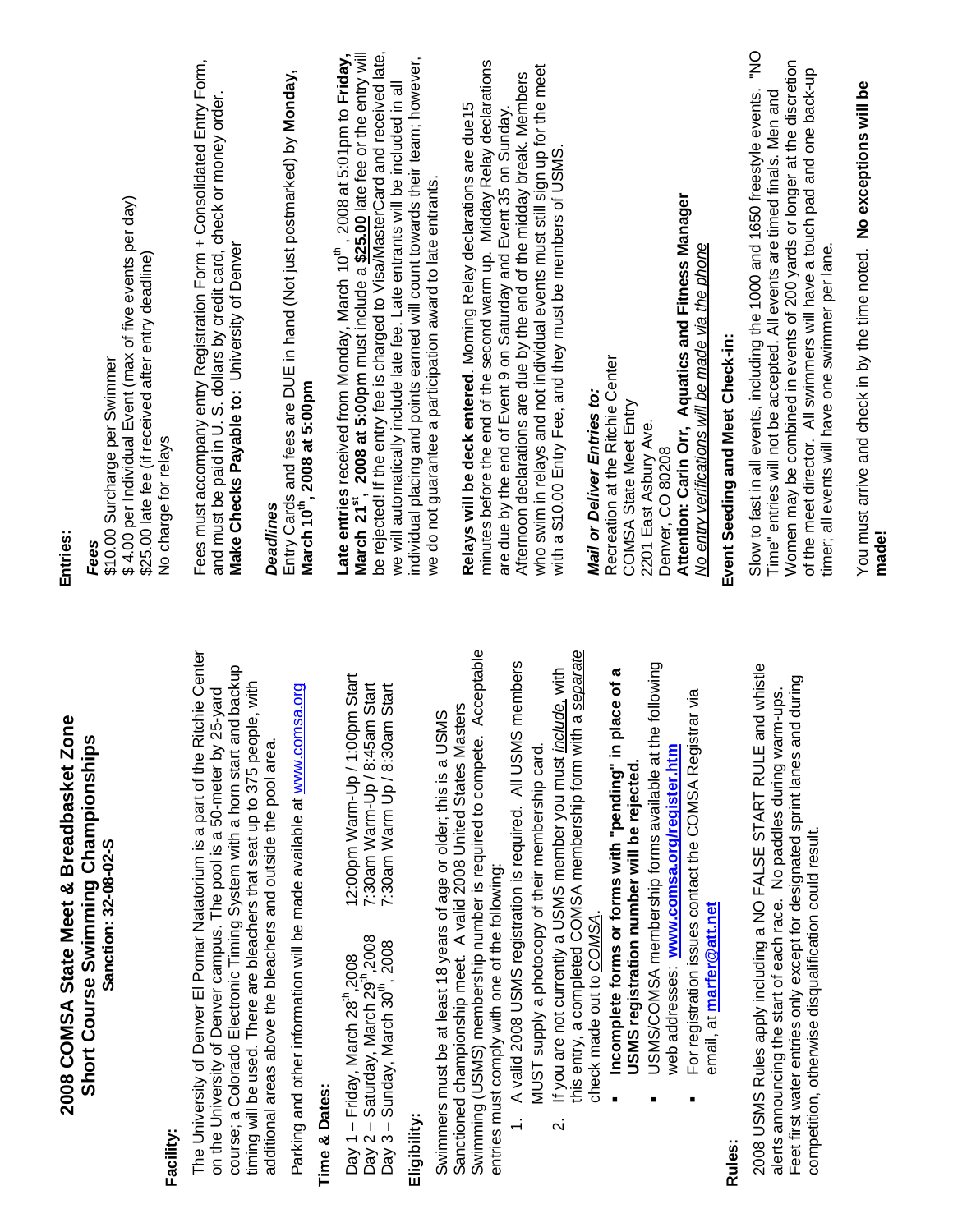| Ï      |  |
|--------|--|
| i      |  |
|        |  |
|        |  |
| l      |  |
|        |  |
|        |  |
| í<br>r |  |
|        |  |
| ׇ֘֝֬֝  |  |
|        |  |
|        |  |
|        |  |
|        |  |

**Competitors must provide their own Counter!** – We will provide *one*  Competitors must provide their own Counter! - We will provide one *timer* per lane. This timer will not be able to count. timer per lane. This timer will not be able to count. Positive check-in for Friday's Events: Positive check-in for Friday's Events:

- 1000 check-in will end at 12:30 PM 1000 check-in will end at 12:30 PM
	- 1650 check-in will end at 1:30 PM 1650 check-in will end at 1:30 PM

Check-in for Saturday and Sunday: Check-in for Saturday and Sunday:

 Positive Check-in by 8:00 AM, Required for the 400 IM and 500 Free Positive Check-in by 8:00 AM, Required for the 400 IM and 500 Free

Lane assignments may be changed at any time, at the meet director's Lane assignments may be changed at any time, at the meet director's Ongoing all day, each day (all other events will be pre-seeded) Ongoing all day, each day (all other events will be pre-seeded) discretion (especially to make the meet run more efficiently). discretion (especially to make the meet run more efficiently).

# **Age Groups, Relays and Scoring:**  Age Groups, Relays and Scoring:

# Age Groups *Age Groups*

Age for the meet is determined as of **March 30th 2008**. The swimmer Age for the meet is determined as of March 30<sup>th</sup> 2008. The swimmer must be at least 18 years of age to start the meet. must be at least 18 years of age to start the meet.

**Individual Events**: 18-24, 25-29, 30-34, 35-39, 40-44,......100+ Individual Events: 18-24, 25-29, 30-34, 35-39, 40-44, ......100+

**Relay Events:** 18+, 25+, 35+, 45+, etc. (in ten year increments as high as Relay Events: 18+, 25+, 35+, 45+, etc. (in ten year increments as high as necessary determined by the age of the youngest relay member) necessary determined by the age of the youngest relay member)

 Each swimmer's first and last name must be listed, or the entry will not Each swimmer's first and last name must be listed, or the entry will not be accepted. All members of the relay must be USMS members and be accepted. All members of the relay must be USMS members and be individually registered for the meet (\$10.00 flat fee/surcharge per be individually registered for the meet (\$10.00 flat fee/surcharge per swimmer for relay-only events). swimmer for relay-only events).

# *Scoring*

meet host reserves the right to eliminate any of the additional events entered plus relays. If more than 5 individual events are entered on a single day, the meet host reserves the right to eliminate any of the additional events entered plus relays. If more than 5 individual events are entered on a single day, the Swimmers may compete in up to 5 individual events per day; 12 maximum, Swimmers may compete in up to 5 individual events per day; 12 maximum, over 5.

**Individual Events:** 11-9-8-7-6-5-4-3-2-1 Individual Events: 11-9-8-7-6-5-4-3-2-1 Relays: 22-18-14-12-10-8-6-4-2

**Team Awards:** Team awards will be scored by total point counts, Men and Team Awards: Team awards will be scored by total point counts, Men and Women combined. Top six point-scores will be awarded. Women combined. Top six point-scores will be awarded **Relays:** 22-18-16-14-12-10-8-6-4-2

# **Participation Awards / T-shirts:**  Participation Awards / T-shirts:

**select your size on the entry form**. A limited number of extra T-shirts may select your size on the entry form. A limited number of extra T-shirts may Each swimmer will receive a participation award. To guarantee that you Each swimmer will receive a participation award. To guarantee that you receive a meet T-shirt (available for purchase) you must **pre-order and**  receive a meet T-shirt (available for purchase) you must pre-order and be available at the meet. be available at the meet

# **Heat Sheets & Results:**  Heat Sheets & Results:

last. **Additional heat sheets \$2**. Results will be available on the COMSA last. Additional heat sheets \$2. Results will be available on the COMSA Each participant will receive **one** heat sheet at meet check-in as supplies Each participant will receive one heat sheet at meet check-in as supplies web site at www.comsa.org**.**  web site at www.comsa.org

# **Brute Squad Award Brute Squad Award**

The elite group of aquatic wonders who complete the 200 Fly, 400 IM, and<br>1650 Free will be presented a T-shirt during a break before the 800 Free The elite group of aquatic wonders who complete the 200 Fly, 400 IM, and 1650 Free will be presented a T-shirt during a break before the 800 Free Relay on Sunday. Relay on Sunday.

# **Sprint Squad Award (Back by Popular Demand!):**  Sprint Squad Award (Back by Popular Demand!):

The elite group of aquatic speedsters who complete in the 50 Free, 50 Fly, The elite group of aquatic speedsters who complete in the 50 Free, 50 Fly, 50 Back, 50 Breast and the 100 IM, will be presented a T-Shirt during a 50 Back, 50 Breast and the 100 IM, will be presented a T-Shirt during a break before the 200 Free Relay on Sunday. break before the 200 Free Relay on Sunday.

# **Jack Buchannan COMSA Service Award:**  lack Buchannan COMSA Service Award:

This award will be presented to the male and female swimmer who has made This award will be presented to the male and female swimmer who has made major contributions to Masters Swimming, in honor of Jack Buchannan, a major contributions to Masters Swimming, in honor of Jack Buchannan, a true Pioneer of COMSA. This award will be presented during the opening true Pioneer of COMSA. This award will be presented during the opening ceremony. A nomination form will be available at **www.comsa.org**. ceremony. A nomination form will be available at www.comsa.org.

# **Lou Parker Award:**  -ou Parker Award:

ceremony on Saturday to recognize the outstanding COMSA Coach of the ceremony on Saturday to recognize the outstanding COMSA Coach of the Year. Recipients must be COMSA members. A nomination form will be Year. Recipients must be COMSA members. A nomination form will be The "Coach of the Year" award will be presented during the opening The "Coach of the Year" award will be presented during the opening available at **www.comsa.org**. available at www.comsa.org

# **Individual Awards:**  ndividual Awards:

There will be **individual ribbons** awarded to 1<sup>st</sup> – 8<sup>th</sup> place for individual There will be individual ribbons awarded to  $1^{\text{st}} - 8^{\text{th}}$  place for individual races only. There will be no ribbons for relays. races only. There will be no ribbons for relays.

An **individual high-point award** will be presented for the top male and top An individual high-point award will be presented for the top male and top female point scorer in each age group. female point scorer in each age group.

# Entry Confirmations: **Entry Confirmations:**

prior to the first day of the meet. Contact the meet director for corrections to prior to the first day of the meet. Contact the meet director for corrections to errors found on the psych sheets. Entry confirmations can be provided if a errors found on the psych sheets. Entry confirmations can be provided if a Psych Sheets will be posted at www.comsa.org approximately 1-2 weeks Psych Sheets will be posted at **www.comsa.org** approximately 1-2 weeks self-addressed, stamped envelope is included with the entry form. self-addressed, stamped envelope is included with the entry form.

# **We will not verify entries by phone, nor can we guarantee notification if**  We will not verify entries by phone, nor can we guarantee notification if **your entry is rejected for any reason.**  your entry is rejected for any reason.

The University of Denver is not responsible for entries we do not receive. The University of Denver is not responsible for entries we do not receive. Entries may be rejected for failure to complete the entry form, failing to Entries may be rejected for failure to complete the entry form, failing to include the entry fees, or late receipt. include the entry fees, or late receipt.

# **Records:**  Records:

The meet host will print two copies of the timing system results for COMSA The meet host will print two copies of the timing system results for COMSA<br>record keeping, so that USMS records may be accounted for. If you think record keeping, so that USMS records may be accounted for. If you think you broke a record, please request a copy of your own as a back-up. you broke a record, please request a copy of your own as a back-up.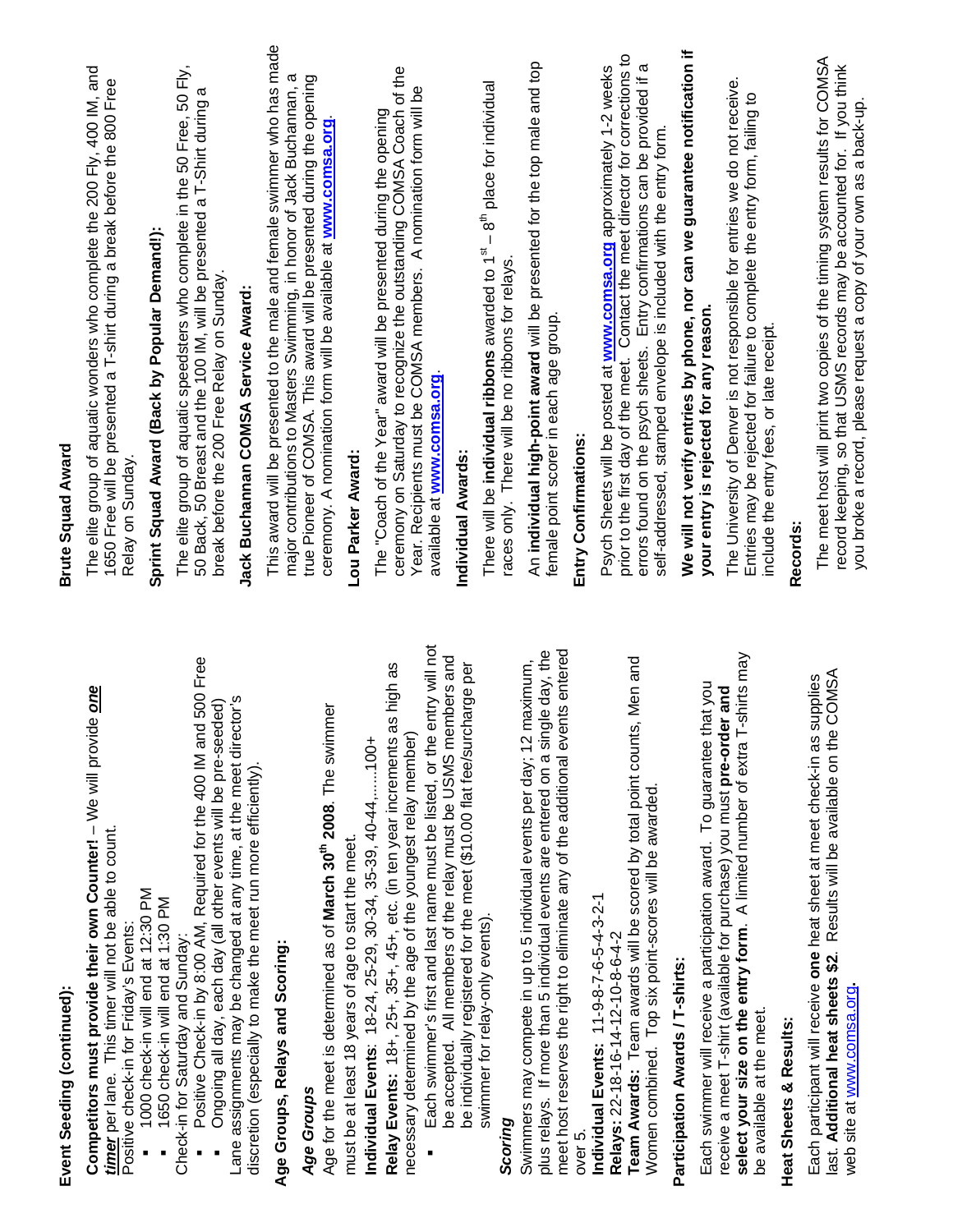**2008 COMSA State Meet & Breadbasket Zone Short Course Championships - Registration Form**

| <b>Last Name</b> |  |  |
|------------------|--|--|
|                  |  |  |

#### **T-Shirts**

Size (circle one): S - M - L - XL - XXL - XXXL

 $\Box$  Sprint Squad (Free for those who complete all Sprint Squad events)

 $\Box$  Brute Squad (Free for those who complete all Brute Squad events)

 $\Box$  Meet T-Shirt (\$15 in addition to meet entry fee)

#### **Meet Entry Check-List (Be sure to check EACH item)**

□ Signed Consolidated Entry Form, attached (www.comsa.org/forms/ConsEntry.pdf)

- $\Box$  Signed Meet Registration Form (this page)
- $\Box$  Check or Credit card for payment (check made out to University of Denver)
- Copy of Valid 2008 USMS Membership Card

 $\Box$  or New USMS Form and Check to COMSA for the \$40 Fee (www.comsa.org/register.htm)

#### **Meet Schedule**

#### Day 1 – Friday, March 28<sup>th</sup>, 2008

**12:00pm Warm-Ups; 1:00pm Meet Starts** 

#### **Event# (seeded slow to fast)**

1 1000 Freestyle (mixed)

2 1650 Freestyle (mixed)

#### **Day 2 – Saturday, March 29th, 2008**

**7:30am Warm-Ups; 8:30am Annual COMSA meeting; Opening ceremonies** 

#### **8:45am Meet Starts**

| <b>WOMEN</b>   |                                  | MEN |
|----------------|----------------------------------|-----|
| 3              | 400 IM                           | 4   |
|                | 30 Break/Warm - up               |     |
| 5              | 200 Medley relay                 | 6   |
| $\overline{7}$ | 200 Free                         | 8   |
| 9              | 100 IM                           | 10  |
| 11             | 50 Breast                        | 12  |
| 13             | 400 Free Relay*<br>(Or 10 break) |     |
| 15             | 400 Medley Relay*                | --  |
| 17             | 100 Fly                          | 18  |
| 19             | 200 Breast                       | 20  |
| 21             | 50 Free                          | 22  |
| 23             | 100 Back                         | 24  |
| 25             | 200 Mixed Free Relay             |     |

#### **Day 3 – Sunday, March 30th, 2008 7:30am Warm-Ups / 8:30am Start**

| <b>WOMEN</b> |                                      | <b>MEN</b> |
|--------------|--------------------------------------|------------|
| 27           | 500 Free                             | 28         |
|              | 30 Break/Warm-up                     |            |
| 29           | 200 Mixed Medley<br>Relay            |            |
| 31           | 50 Back                              | 32         |
| 33           | <b>200 Fly</b>                       | 34         |
| 35           | 100 Free                             | 36         |
| 37           | 200 IM                               | 38         |
| 39           | 800 Free Relay*<br>(or 10 min break) |            |
| 41           | 50 Fly                               | 42         |
| 43           | 200 Back                             | 44         |
| 45           | 100 Breast                           | 46         |
| 47           | 200 Free Relay                       | 48         |

**\* Longer Relays:** These relays will be swum Women, Men and Mixed together. A swimmer may swim only one relay in each event**. These relays will not count toward team points.** 

I, the undersigned participant, intending to be legally bound, hereby certify that I am physically fit and have not been otherwise informed by a physician. I acknowledge that I am aware of all the risks inherent in Masters Swimming (training and competition), including possible permanent disability or death, and agree to assume all of those risks. AS A CONDITION OF MY PARTICIPATION IN THE MASTERS SWIMMING PROGRAM OR ANY ACTIVITIES INCIDENT THERETO, I HEREBY WAIVE ANY AND ALL RIGHTS TO CLAIMS FOR LOSS OR DAMAGES, INCLUDING ALL CLAIMS FOR LOSS OR DAMAGES CAUSED BY THE NEGLIGENCE, ACTIVE OR PASSIVE, OF THE FOLLOWING: THE UNIVERSITY OF DENVER, UNITED STATES MASTERS SWIMMING, INC., THE LOCAL MASTERS SWIMMING COMMITTEES, THE CLUBS, HOST FACILITIES, MEET SPONSORS, MEET COMMITTEES, OR ANY INDIVIDUALS OFFICIATING AT THE MEETS OR SUPERVISING SUCH ACTIVITIES. In addition, I agree to abide by and be governed by the rules of USMS.

#### **Signature**

#### **Date**

Signing waiver is payment authorization for entrants paying by credit card.

\_\_\_\_\_\_\_\_\_\_-\_\_\_\_\_\_\_\_\_\_\_-\_\_\_\_\_\_\_\_\_\_\_\_-

#### **Credit Card Payment**

| Visa | MasterCard | Amex | <b>Discover</b> |
|------|------------|------|-----------------|
|      |            |      |                 |

Expiration Date \_\_\_\_\_\_\_\_/\_\_\_\_\_\_\_\_

Name on Card: \_

\_\_\_\_\_\_\_\_\_\_\_\_

#### **Fees (Limit of 5 individual events per day; 12 maximum + relays):**

| Total                                                                                                                           |                     |
|---------------------------------------------------------------------------------------------------------------------------------|---------------------|
| \$10.00 Surcharge / Swimmer<br>\$4.00 per Individual Event<br>#<br>\$25,00 late fee<br>\$15.00 Meet T-Shirt (select size above) | .00<br>.00<br>\$.00 |
|                                                                                                                                 | \$10.00             |

(Check is payable to University of Denver)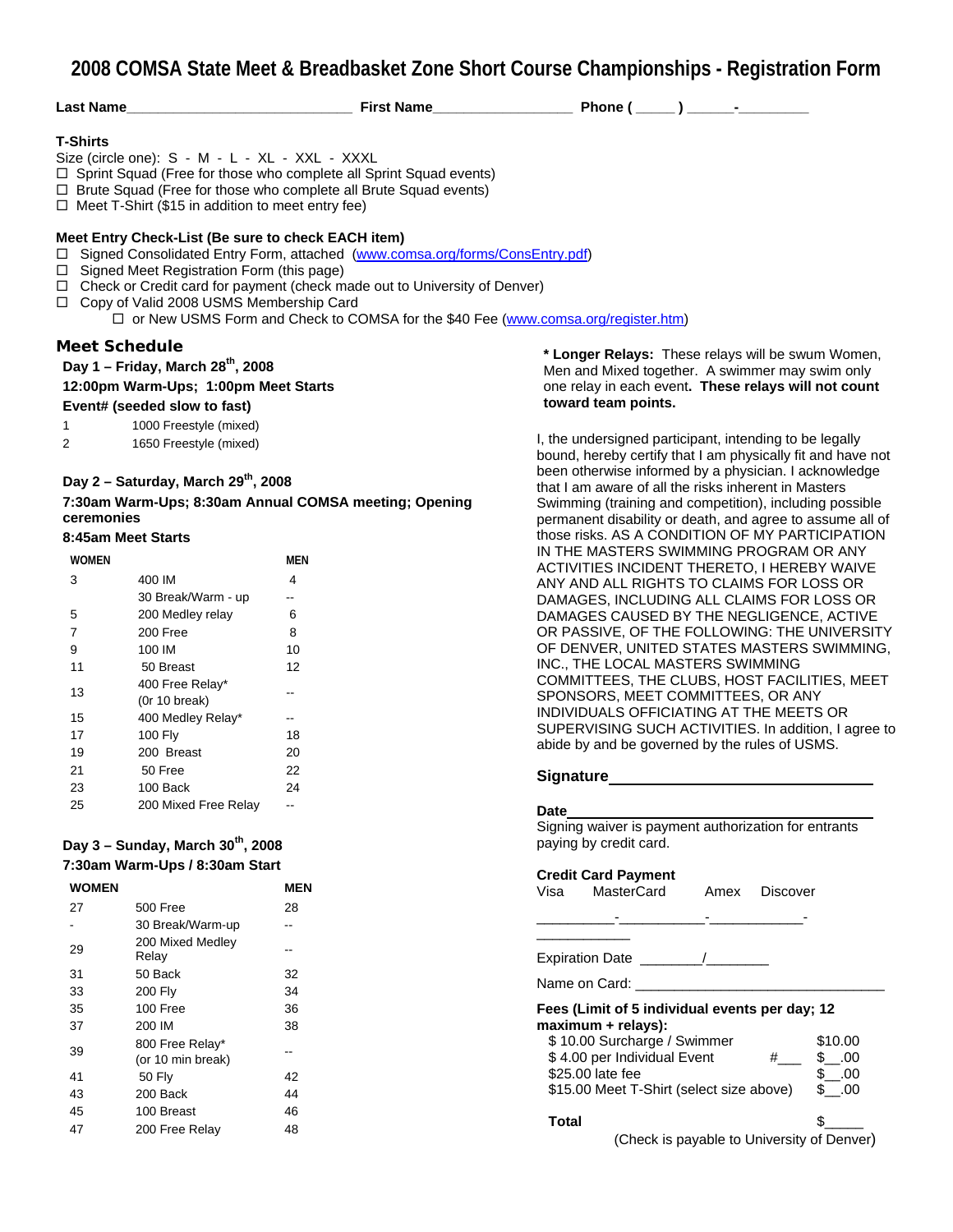|                                                                        | <b>Swimmer's Name</b>                         |                             |                  |       |     |                      |                  |                                   |           |                      |                  |         |                  |                             |        | COLORADO LOCAL MASTERS SWIMMING COMMITTEE — CONSOLIDATED ENTRY CARD<br>Age: Male: Female |     |              |                  |
|------------------------------------------------------------------------|-----------------------------------------------|-----------------------------|------------------|-------|-----|----------------------|------------------|-----------------------------------|-----------|----------------------|------------------|---------|------------------|-----------------------------|--------|------------------------------------------------------------------------------------------|-----|--------------|------------------|
| USMS #                                                                 |                                               |                             |                  | ---   |     |                      |                  | Birthdate / /                     |           |                      |                  |         |                  |                             |        | $Phone( )$ $)$                                                                           |     |              |                  |
| Event I                                                                |                                               | <b>FREE</b>                 |                  | Event |     | BACK                 |                  | Event                             |           | <b>BREAST</b>        |                  | Event I |                  | FLY                         |        | Event                                                                                    |     | I.M.         |                  |
| #                                                                      |                                               |                             | (Submitted Time) | #     |     |                      | (Submitted Time) | #                                 |           |                      | (Submitted Time) | #       | (Submitted Time) |                             |        | #                                                                                        |     |              | (Submitted Time) |
|                                                                        | 50                                            |                             |                  |       | 50  |                      |                  |                                   | 50        |                      |                  |         | 50               |                             |        |                                                                                          | 100 |              |                  |
|                                                                        |                                               | $\mathcal{L} = \mathcal{L}$ |                  |       |     | $\ddot{\phantom{0}}$ | $\sim$           |                                   |           | $\mathbf{1}$         |                  |         |                  | $\mathcal{L} = \mathcal{L}$ |        |                                                                                          |     | ÷            | $\sim$           |
|                                                                        | 100                                           |                             |                  |       | 100 |                      |                  |                                   | 100       |                      |                  |         | 100              |                             |        |                                                                                          | 200 |              |                  |
|                                                                        |                                               | $\mathcal{L} = \mathcal{L}$ |                  |       |     | $\mathbf{1}$         |                  |                                   |           | $\ddot{\phantom{0}}$ |                  |         |                  | ÷                           | $\sim$ |                                                                                          |     | ÷            |                  |
|                                                                        | 200                                           |                             |                  |       | 200 |                      |                  |                                   | 200       |                      |                  |         | 200              |                             |        |                                                                                          | 400 |              |                  |
|                                                                        |                                               |                             | $\sim$           |       |     | ÷                    |                  |                                   |           | $\mathbf{1}$         |                  |         |                  |                             |        |                                                                                          |     | $\mathbf{L}$ |                  |
| 400/500<br><b>MEET NAME &amp; DATE:</b><br>$\mathcal{L} = \mathcal{L}$ |                                               |                             |                  |       |     |                      |                  | <b>MEET FEES</b>                  |           |                      |                  |         |                  |                             |        |                                                                                          |     |              |                  |
|                                                                        | 800/1000                                      |                             |                  |       |     |                      |                  |                                   |           |                      |                  |         | #ofEvents X      |                             |        |                                                                                          |     |              |                  |
|                                                                        | CLUB IF NOT COLORADO:<br>$\sim$               |                             |                  |       |     |                      |                  |                                   |           |                      |                  |         |                  | S                           |        |                                                                                          |     |              |                  |
|                                                                        | 1500/1650                                     |                             |                  |       |     |                      |                  |                                   |           |                      |                  |         |                  |                             |        |                                                                                          |     |              |                  |
| ÷.<br><b>TEAM NAME:</b><br>$\cdot$                                     |                                               |                             |                  |       |     |                      |                  |                                   | Surcharge |                      | $=$              |         |                  |                             |        |                                                                                          |     |              |                  |
|                                                                        | T-shirt Size (if applicable):<br>S M L XL XXL |                             |                  |       |     |                      |                  | <b>SIGNATURE REQUIRED ON BACK</b> |           |                      |                  |         | TOTAL            |                             | $=$    |                                                                                          |     |              |                  |

fold here ---- fold here ---- fold here ---- fold here ---- fold here ---- fold here ---- fold here ---- fold here ---- fold here ---- fold here ---- fold here ---- fold here ---- fold here ---- fold here

#### PLEASE READ CAREFULLY: Late or incomplete entries (no fee, incomplete entry card, incomplete entry data, no copy of USMS Registration Card), or entries postmarked after the due date MAY BE REJECTED.

ALL Masters swimmers will be required to send a photocopy of their USMS Registration Card along with their entry card. ALL Masters swimmers may be asked to show their USMS card, if requested, at the meet. THERE WILL BE NO EXCEPTIONS.

"I, the undersigned participant, intending to be legally bound, hereby certify that I am physically fit and have not been otherwise informed by a physician. I acknowledge that I am aware of all risks inherent in Masters Swimming (training and competition) including possible permanent disability or death, and agree to assume all of those risks. AS A CONDITION OF MY PARTICIPATION IN THE MASTERS SWIMMING PROGRAM OR ANY ACTIVITIES INCIDENT THERETO, I HEREBY WAIVE ANY AND ALL RIGHTS TO CLAIMS FOR LOSS OR DAMAGES INCLUDING ALL CLAIMS FOR LOSS OR DAMAGES CAUSED BY THE NEGLIGENCE, ACTIVE OR PASSIVE, OF THE FOLLOWING: UNITED STATES MASTERS SWIMMING, INC., THE LOCAL MASTERS SWIMMING COMMITTEES, THE CLUBS, HOST FACILITIES, MEET SPONSORS, MEET COMMITTEES, OR ANY INDIVIDUALS OFFICIATING AT THE MEETS OR SUPERVISING SUCH ACTIVITIES. In addition, I agree to abide by and be governed by the rules of USMS."

Please Sign AND Date:

**Street Address:** 

City, State, Zip:

Make checks payable to and mail to the address specified on the Meet Information Sheet.